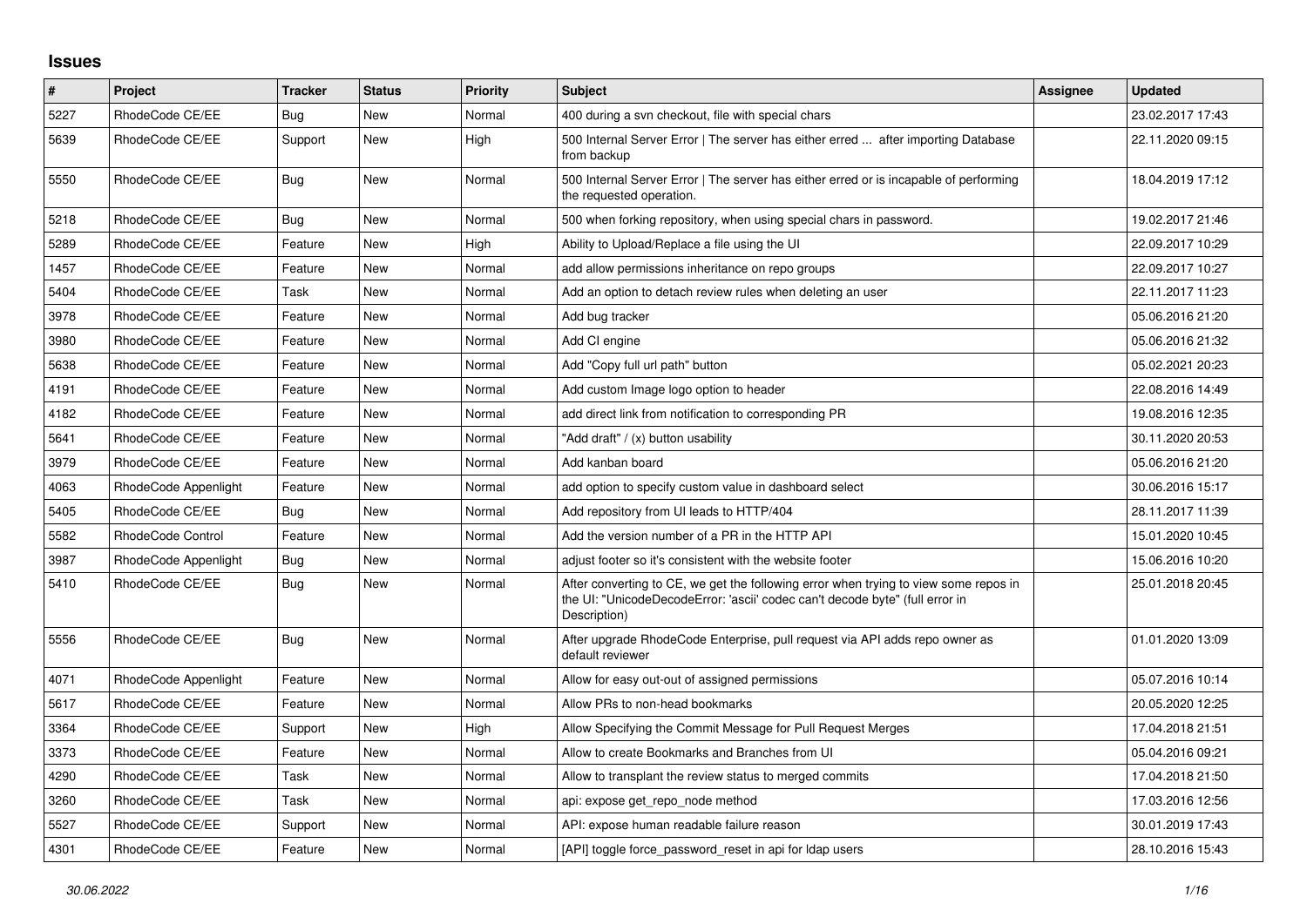| $\vert$ # | Project              | <b>Tracker</b> | <b>Status</b> | <b>Priority</b> | <b>Subject</b>                                                                               | Assignee            | <b>Updated</b>   |
|-----------|----------------------|----------------|---------------|-----------------|----------------------------------------------------------------------------------------------|---------------------|------------------|
| 3093      | Documentation        | Task           | New           | Normal          | [API] - update hg/git update pr API. Auto updates PR on push                                 | <b>Brian Butler</b> | 01.07.2016 14:15 |
| 4017      | RhodeCode Appenlight | Feature        | New           | Low             | application logos need help                                                                  |                     | 14.06.2016 11:52 |
| 5510      | RhodeCode CE/EE      | <b>Bug</b>     | New           | High            | AssertionError: unexpected parameters: user agent & hook type                                |                     | 31.07.2021 11:14 |
| 3334      | RhodeCode CE/EE      | <b>Bug</b>     | New           | Normal          | Attempt to edit .coveragerc through the online file editor                                   |                     | 17.03.2016 13:49 |
| 3362      | RhodeCode CE/EE      | Task           | New           | Normal          | auth-plugins, indicate visually that plugin is turned on but NOT enabled                     |                     | 22.03.2016 19:03 |
| 4062      | RhodeCode Appenlight | Feature        | New           | Normal          | A way to see browser breakdown for an error                                                  |                     | 30.06.2016 15:16 |
| 4252      | RhodeCode CE/EE      | Support        | New           | Normal          | Backup & Recovery                                                                            |                     | 07.10.2016 19:47 |
| 4272      | RhodeCode CE/EE      | Feature        | New           | Normal          | Better SPAM protection                                                                       |                     | 12.10.2016 11:14 |
| 5342      | RhodeCode Appenlight | Bug            | New           | Low             | Broken link [Applications Modify application]                                                |                     | 21.06.2017 21:21 |
| 2882      | RhodeCode CE/EE      | Feature        | New           | Normal          | Bulk comment submit                                                                          |                     | 17.03.2016 17:50 |
| 2944      | RhodeCode CE/EE      | Task           | New           | Normal          | Bump gunicorn to 19.4 version                                                                |                     | 17.03.2016 12:58 |
| 5504      | RhodeCode CE/EE      | Feature        | New           | Normal          | Buttons to copy commit hash and to expand the commit message in the repo<br>summary view     |                     | 26.10.2018 00:59 |
| 5524      | RhodeCode CE/EE      | Bug            | New           | High            | Cannot log into RhodeCode anymore                                                            |                     | 15.01.2019 17:08 |
| 4163      | RhodeCode CE/EE      | Task           | New           | Normal          | [ce, ee] celery refactor + upgrade                                                           |                     | 15.08.2016 12:32 |
| 4289      | RhodeCode CE/EE      | Task           | New           | Low             | [ce, ee] clean up pygments lexer functions + handling                                        | Daniel D            | 21.10.2016 14:44 |
| 4147      | RhodeCode CE/EE      | Task           | New           | Normal          | [ce, ee, docs] Events documentation                                                          | Daniel D            | 15.08.2016 12:33 |
| 4197      | RhodeCode CE/EE      | Task           | New           | Normal          | [ce, ee] get list of users with their permissions to a repository                            | Daniel D            | 22.09.2017 10:30 |
| 4040      | RhodeCode CE/EE      | Bug            | New           | Low             | [ce, ee] logout when logged out causes 403 Cross-site request forgery detected               |                     | 23.06.2016 13:40 |
| 4232      | RhodeCode CE/EE      | Feature        | New           | Normal          | [ce, ee, pr, compare] redo diffs, support side by side diffs, html diffs                     | Daniel D            | 25.10.2016 15:40 |
| 4179      | RhodeCode CE/EE      | Task           | New           | Normal          | [ce, ee] refine perms summary list                                                           | Daniel D            | 14.09.2016 12:09 |
| 4208      | RhodeCode CE/EE      | <b>Bug</b>     | New           | Normal          | [ce, ee] test errors get hidden by error page                                                | Daniel D            | 14.09.2016 12:00 |
| 4154      | RhodeCode CE/EE      | <b>Bug</b>     | New           | Low             | [ce, ee] user register via github captcha                                                    |                     | 05.08.2016 22:51 |
| 4256      | RhodeCode CE/EE      | Bug            | New           | Normal          | [ce, ee, ux] Source code highlight colors conflict with red/green inserted/deleted<br>blocks | Daniel D            | 03.10.2016 05:00 |
| 4246      | RhodeCode CE/EE      | Task           | New           | Normal          | [ce, ee, vcs, git] add tests for annotated git tags                                          | Daniel D            | 13.02.2018 18:03 |
| 3963      | RhodeCode CE/EE      | <b>Bug</b>     | New           | Normal          | [ce] Getting a newly added repo via remap/rescan via api gives no data                       |                     | 27.05.2016 05:02 |
| 4120      | RhodeCode CE/EE      | Task           | New           | Normal          | [ce] replace get repo nodes api                                                              | Daniel D            | 17.04.2018 21:49 |
| 3956      | RhodeCode CE/EE      | <b>Bug</b>     | New           | Normal          | [ce] - svn commit with all 'None' properties (author, message, etc.)                         |                     | 23.05.2016 17:22 |
| 5600      | RhodeCode CE/EE      | Feature        | New           | Normal          | Change default repository landing page                                                       |                     | 27.01.2021 01:04 |
| 5631      | RhodeCode CE/EE      | Feature        | New           | Normal          | Change target of PR                                                                          |                     | 31.07.2020 17:05 |
| 5468      | RhodeCode CE/EE      | Support        | New           | Normal          | Check logic for updating last commit for repository groups                                   |                     | 30.08.2018 09:47 |
| 5637      | RhodeCode CE/EE      | Feature        | New           | Normal          | Clone URL templates - add per repository/namespace                                           |                     | 29.10.2020 09:38 |
| 5654      | RhodeCode CE/EE      | <b>Bug</b>     | New           | Normal          | Comment formatting broken when containing @ in a code block                                  |                     | 24.02.2021 12:10 |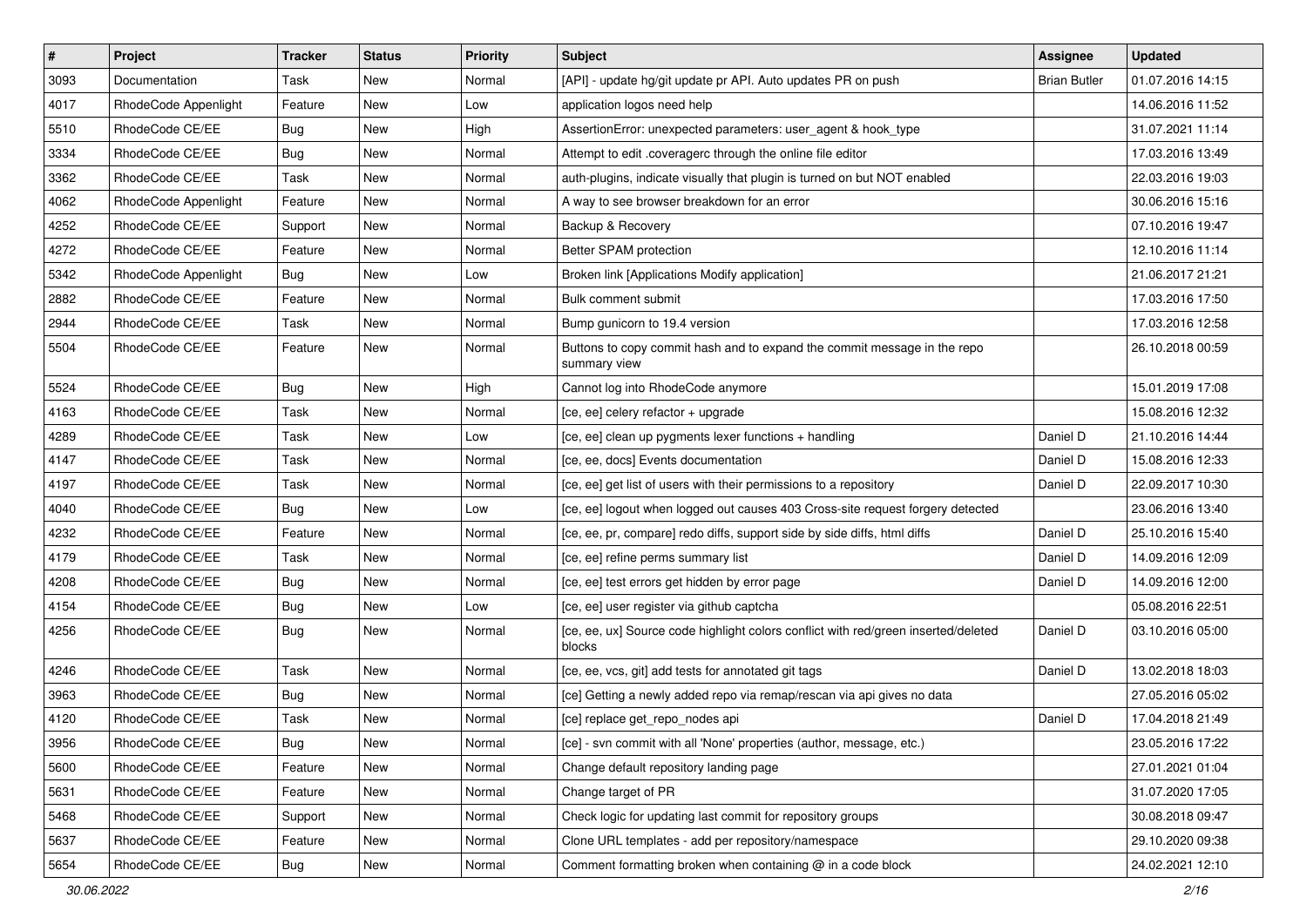| $\pmb{\#}$ | Project              | <b>Tracker</b> | <b>Status</b> | <b>Priority</b> | <b>Subject</b>                                                                                                     | <b>Assignee</b>              | <b>Updated</b>   |
|------------|----------------------|----------------|---------------|-----------------|--------------------------------------------------------------------------------------------------------------------|------------------------------|------------------|
| 148        | RhodeCode CE/EE      | Feature        | New           | Normal          | [comments] Add per file and multiline comments in a changeset                                                      |                              | 25.05.2016 10:20 |
| 5273       | RhodeCode CE/EE      | Feature        | <b>New</b>    | Normal          | Comment status                                                                                                     |                              | 07.04.2017 13:10 |
| 5270       | RhodeCode CE/EE      | Task           | New           | Normal          | Comments updates                                                                                                   | Bartłomiej<br>Wołyńczyk      | 17.04.2018 21:51 |
| 5371       | RhodeCode CE/EE      | Bug            | <b>New</b>    | Normal          | Comment times in Pull Requests are off by 1 day                                                                    |                              | 10.04.2018 15:11 |
| 4222       | RhodeCode CE/EE      | Feature        | New           | Normal          | Configurable detection of READMEs                                                                                  |                              | 09.09.2016 10:05 |
| 5612       | RhodeCode CE/EE      | Bug            | New           | Low             | CPU cores getting maxed out by VCSServer on Repository Size request                                                |                              | 03.10.2021 23:25 |
| 4064       | RhodeCode Appenlight | Feature        | New           | Normal          | Create a multiple action feature for Reports and Logs lists                                                        |                              | 30.06.2016 15:18 |
| 5462       | RhodeCode CE/EE      | Bug            | New           | Normal          | create_repo api fails with celery enabled                                                                          |                              | 10.07.2018 17:49 |
| 3333       | RhodeCode Tools      | Task           | <b>New</b>    | Normal          | Create rhodecode-tools backup command for backup of RhodeCode Enterprise                                           |                              | 17.03.2016 12:43 |
| 5496       | RhodeCode CE/EE      | Support        | New           | Normal          | database migration 4.11.6 mysql to 4.12.4 postgres                                                                 |                              | 27.08.2018 21:17 |
| 5679       | RhodeCode CE/EE      | Bug            | New           | Normal          | Data directory continues to grow until it fills disk partition                                                     |                              | 25.04.2022 11:42 |
| 3440       | RhodeCode CE/EE      | Feature        | New           | Normal          | [design, ux] mock-up user interface for adding a branch/bookmark                                                   |                              | 05.04.2016 09:21 |
| 5629       | RhodeCode CE/EE      | Bug            | New           | Normal          | Diff truncated on small files                                                                                      |                              | 21.07.2020 08:58 |
| 4669       | RhodeCode CE/EE      | Task           | New           | Normal          | disable pytest sugar on nix-build                                                                                  |                              | 01.12.2016 12:52 |
| 5529       | Documentation        | Support        | New           | Normal          | Documentation does not detail watched repositories                                                                 |                              | 07.02.2019 00:16 |
| 5237       | Documentation        | Support        | New           | Normal          | documentation for DR                                                                                               |                              | 06.03.2017 23:34 |
| 5591       | Documentation        | Support        | <b>New</b>    | Normal          | documentation typo                                                                                                 |                              | 04.02.2020 19:43 |
| 3382       | RhodeCode CE/EE      | <b>Bug</b>     | New           | Normal          | download superrepo with subrepos                                                                                   |                              | 25.03.2016 01:30 |
| 3351       | RhodeCode CE/EE      | Bug            | New           | Normal          | Duplicate IP whitelist entry shows error flash                                                                     |                              | 21.03.2016 15:54 |
| 3994       | RhodeCode Appenlight | Bug            | New           | Normal          | during setup, user is given option to make admin account even if one does not exist                                |                              | 08.06.2016 12:44 |
| 4074       | RhodeCode CE/EE      | Feature        | New           | Normal          | Edit review comment                                                                                                | Bartłomiej<br>Wołyńczyk      | 17.04.2018 21:51 |
| 4116       | RhodeCode CE/EE      | Bug            | New           | High            | [ee] Starting EE or running paster commands like setup-rhodecode does not work<br>without setting LC_ALL properly. |                              | 18.08.2016 21:03 |
| 4213       | RhodeCode CE/EE      | Feature        | <b>New</b>    | High            | Embed PostgreSQL database                                                                                          | Marcin<br>Kuzminski<br>[CTO] | 03.09.2016 23:45 |
| 5499       | RhodeCode CE/EE      | Support        | <b>New</b>    | Normal          | ERROR [celery.worker.consumer.consumer] consumer: Cannot connect                                                   |                              | 11.09.2018 08:39 |
| 5657       | RhodeCode CE/EE      | <b>Bug</b>     | New           | Normal          | Error in maintenance page                                                                                          |                              | 30.03.2021 15:09 |
| 682        | Documentation        | Task           | <b>New</b>    | Normal          | Error Msg guide                                                                                                    | <b>Brian Butler</b>          | 01.07.2016 14:15 |
| 5553       | RhodeCode CE/EE      | Bug            | New           | Normal          | Exceptions Tracker - Exception ID: 140095575901360 after upgrade to the lastes<br>version                          | Thierry<br>Wynsdau           | 10.07.2019 10:33 |
| 3486       | RhodeCode CE/EE      | Feature        | New           | Normal          | expose origin of permission in perm dict for users                                                                 |                              | 06.06.2016 10:54 |
| 3472       | RhodeCode CE/EE      | Feature        | New           | Normal          | Expose unified hooks that can be used in SSH backend                                                               |                              | 14.04.2016 17:54 |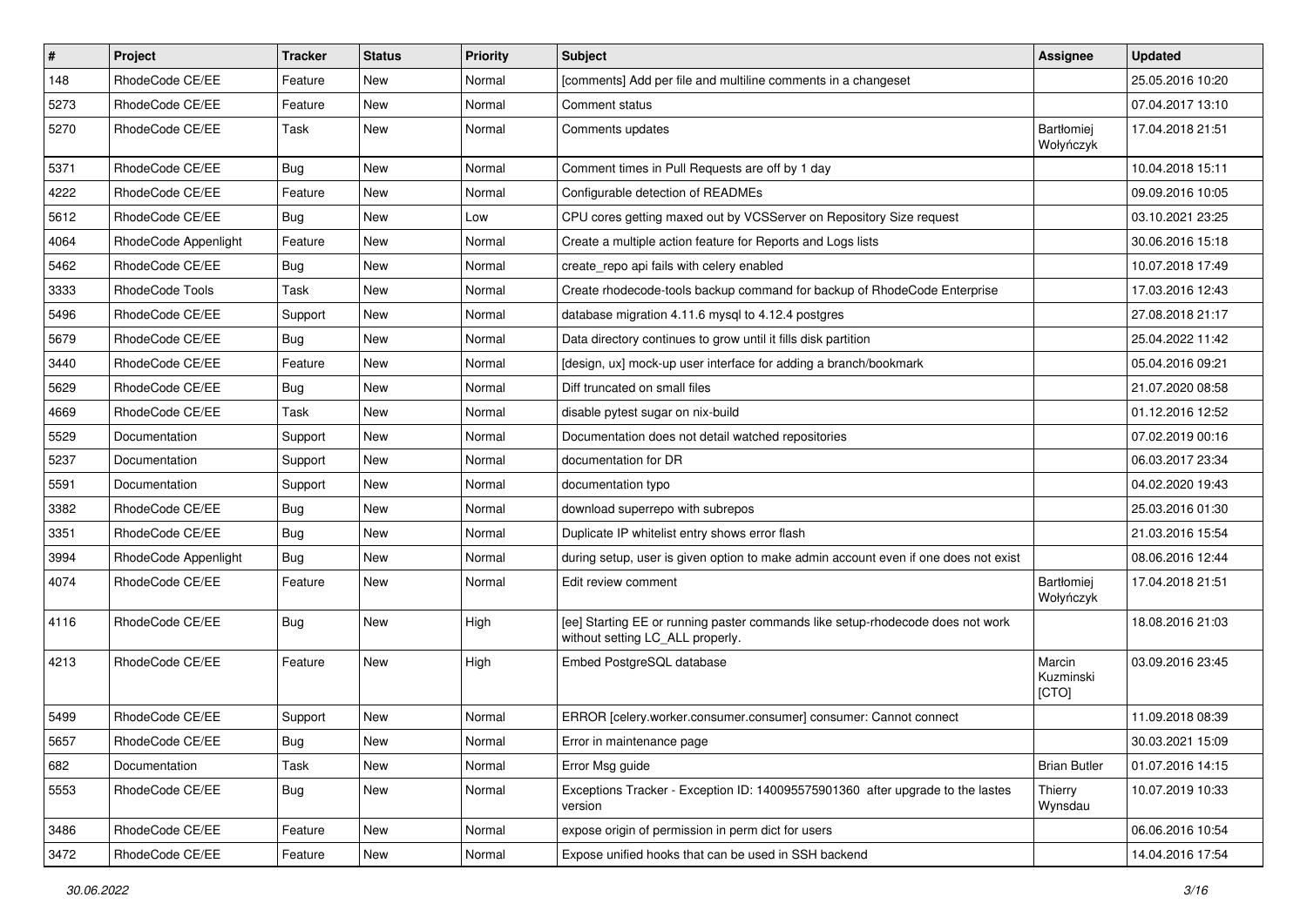| $\pmb{\#}$ | Project           | <b>Tracker</b> | <b>Status</b> | <b>Priority</b> | <b>Subject</b>                                                                                           | Assignee                     | <b>Updated</b>   |
|------------|-------------------|----------------|---------------|-----------------|----------------------------------------------------------------------------------------------------------|------------------------------|------------------|
| 5653       | RhodeCode CE/EE   | Feature        | <b>New</b>    | Normal          | Extend SSH clone to support cloning by repo id.                                                          | Marcin<br>Kuzminski<br>[CTO] | 17.02.2021 12:58 |
| 5534       | RhodeCode Control | Feature        | New           | Normal          | extract/preload subcommand                                                                               |                              | 14.02.2019 14:45 |
| 3377       | RhodeCode CE/EE   | Task           | <b>New</b>    | Normal          | extra fields types extensions                                                                            |                              | 24.03.2016 15:23 |
| 5503       | RhodeCode CE/EE   | Support        | New           | Normal          | failed to upgrade to 4.13.3                                                                              |                              | 06.11.2018 18:28 |
| 5613       | RhodeCode CE/EE   | Feature        | New           | Low             | Feature Request: Issue tracker link in new tab/window                                                    |                              | 03.10.2021 23:25 |
| 5625       | Documentation     | Bug            | New           | Normal          | Feedback on RhodeCode Full-text search docs                                                              |                              | 02.07.2020 19:22 |
| 4045       | RhodeCode CE/EE   | Task           | New           | Normal          | File permissions                                                                                         |                              | 17.04.2018 21:49 |
| 4109       | RhodeCode CE/EE   | Bug            | <b>New</b>    | Normal          | [files] The "switch to commit" widget is broken after using browser back button                          |                              | 17.04.2018 21:50 |
| 5662       | RhodeCode CE/EE   | <b>Bug</b>     | New           | Normal          | Full text search not working due to crash in whoosh                                                      |                              | 07.06.2022 08:31 |
| 5618       | RhodeCode CE/EE   | Support        | New           | Normal          | Getting HTTP 502 Bad Gateway when trying to push (or clone) on a slow network                            |                              | 27.05.2020 21:56 |
| 5257       | RhodeCode CE/EE   | <b>Bug</b>     | <b>New</b>    | Normal          | Git repository with big binary file provokes error and strange behavior/memory leak<br>of RH.            | Marcin<br>Kuzminski<br>[CTO] | 23.03.2017 22:02 |
| 5595       | RhodeCode CE/EE   | Feature        | New           | Normal          | Group code review mail notification                                                                      |                              | 03.03.2020 10:17 |
| 5497       | RhodeCode CE/EE   | Support        | New           | Normal          | hg push hangs                                                                                            |                              | 30.08.2018 22:15 |
| 5500       | RhodeCode CE/EE   | Bug            | <b>New</b>    | Normal          | How to enable/set "RC_SKIP_HOOKS" to disable svn hooks?                                                  |                              | 02.10.2018 07:45 |
| 5255       | RhodeCode CE/EE   | Support        | New           | Normal          | I can't access issues created by me from mail                                                            |                              | 04.04.2017 11:28 |
| 5627       | Documentation     | Bug            | New           | Normal          | Immediate re-run of rhodecode-index throws warnings on some repos (and suggests<br>rebuild from scratch) |                              | 02.07.2020 19:41 |
| 5535       | RhodeCode Control | Bug            | <b>New</b>    | Normal          | improper rollback on upgrade failure                                                                     |                              | 09.02.2019 21:12 |
| 5680       | RhodeCode CE/EE   | Bug            | New           | High            | Inconsistent timezone display                                                                            |                              | 20.04.2022 14:15 |
| 5548       | RhodeCode CE/EE   | Feature        | New           | Normal          | Initial Search API                                                                                       | Peter Colledge               | 07.07.2019 22:21 |
| 5630       | RhodeCode CE/EE   | Bug            | New           | Normal          | Inline comments do not follow the line of code                                                           |                              | 21.07.2020 11:25 |
| 5248       | Documentation     | Bug            | <b>New</b>    | Normal          | Installation of rhodecode-tools                                                                          |                              | 16.03.2017 16:35 |
| 5406       | RhodeCode CE/EE   | Bug            | New           | Normal          | <b>Installer Fails</b>                                                                                   |                              | 01.12.2017 11:52 |
| 4157       | RhodeCode CE/EE   | Feature        | <b>New</b>    | Normal          | [integrations] Integrate with industry standard SW development tools                                     | Daniel D                     | 08.08.2016 12:55 |
| 687        | Documentation     | Feature        | New           | Normal          | [Integraton] - Elastic search integration                                                                | <b>Brian Butler</b>          | 01.07.2016 14:15 |
| 4285       | RhodeCode CE/EE   | <b>Bug</b>     | New           | Normal          | Intermittent error while trying to create or fork a repository                                           |                              | 17.10.2016 22:42 |
| 5538       | RhodeCode CE/EE   | Bug            | New           | Normal          | internal server error (UnicodeDecodeError) during rhodecode-index request                                |                              | 20.02.2019 14:43 |
| 5200       | RhodeCode CE/EE   | Task           | New           | Normal          | investigate search improvements                                                                          |                              | 16.12.2019 16:04 |
| 5439       | Documentation     | Bug            | New           | Low             | JIRA Integration description: Wrong sample link                                                          |                              | 14.02.2018 14:25 |
| 5256       | RhodeCode CE/EE   | Feature        | New           | Normal          | Last repository access time.                                                                             |                              | 23.03.2017 16:34 |
| 3332       | RhodeCode CE/EE   | Support        | New           | Normal          | LDAP settings page: Add button "test connection"                                                         |                              | 17.03.2016 10:23 |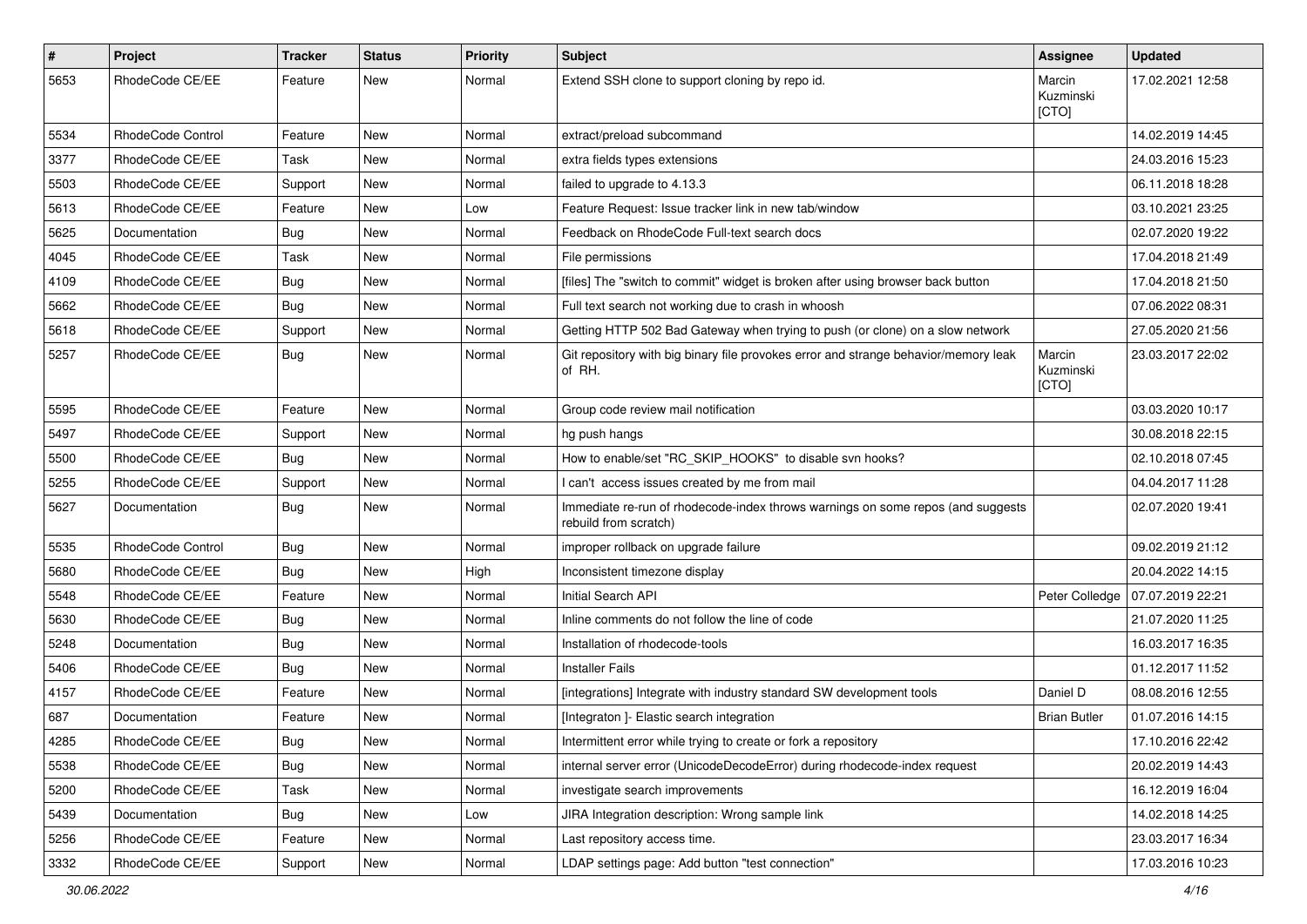| $\pmb{\#}$ | Project              | <b>Tracker</b> | <b>Status</b> | <b>Priority</b> | <b>Subject</b>                                                                                              | Assignee                     | <b>Updated</b>   |
|------------|----------------------|----------------|---------------|-----------------|-------------------------------------------------------------------------------------------------------------|------------------------------|------------------|
| 5495       | RhodeCode CE/EE      | Support        | New           | Normal          | Idap to crowd users_groups sync source                                                                      |                              | 10.09.2018 22:09 |
| 4000       | RhodeCode CE/EE      | Feature        | <b>New</b>    | Normal          | Make compare more functional                                                                                | Marcin<br>Kuzminski<br>[CTO] | 18.11.2017 19:11 |
| 5551       | Documentation        | Bug            | <b>New</b>    | Normal          | Mention LargeFile and LFS in the Backup page                                                                |                              | 21.04.2019 20:58 |
| 5586       | RhodeCode CE/EE      | Feature        | New           | Normal          | @mention should be a link                                                                                   |                              | 29.01.2020 11:46 |
| 5545       | RhodeCode CE/EE      | <b>Bug</b>     | <b>New</b>    | Normal          | Merge commit to contain the username/reponame of the origin                                                 |                              | 28.02.2019 13:46 |
| 5632       | RhodeCode CE/EE      | Bug            | New           | Normal          | Missing Parent Folder for Personal Repo lacks proper handling                                               |                              | 03.08.2020 07:56 |
| 3261       | RhodeCode CE/EE      | Task           | New           | Normal          | mousetrap.js bump to latest 1.5.X version                                                                   |                              | 17.03.2016 12:52 |
| 4057       | RhodeCode Appenlight | Feature        | <b>New</b>    | Normal          | Negation option for search filter                                                                           |                              | 30.06.2016 15:12 |
| 5511       | RhodeCode CE/EE      | Feature        | New           | Normal          | New feature to synchronize the fork with the remote repo from the summary page                              |                              | 13.11.2018 01:23 |
| 3483       | RhodeCode CE/EE      | Bug            | New           | Normal          | oauth: disable 3rd party registration if RhodeCode registration is disabled                                 | Marcin<br>Kuzminski<br>[CTO] | 13.04.2016 12:13 |
| 3484       | RhodeCode CE/EE      | Task           | <b>New</b>    | Normal          | oauth: reduce required permissions for 3rd party                                                            |                              | 13.04.2016 12:33 |
| 3923       | RhodeCode CE/EE      | Bug            | New           | Normal          | odd exception on running internal-code                                                                      |                              | 09.08.2016 10:54 |
| 3615       | RhodeCode CE/EE      | Bug            | <b>New</b>    | Low             | (OperationalError) too many SQL variables on admin journal page                                             |                              | 06.05.2016 11:45 |
| 4056       | RhodeCode Appenlight | Feature        | <b>New</b>    | Normal          | Optionally allow to filter graphs per machine in dashboard                                                  |                              | 30.06.2016 15:12 |
| 659        | Documentation        | Feature        | New           | Normal          | Peer to Peer Failover                                                                                       | <b>Brian Butler</b>          | 01.07.2016 14:15 |
| 3250       | RhodeCode CE/EE      | Bug            | New           | Normal          | Posting a comment message is very slow !                                                                    |                              | 17.03.2016 12:57 |
| 5347       | Documentation        | Bug            | <b>New</b>    | Normal          | Post Install steps should include Apache or Nginx setup.                                                    |                              | 06.07.2017 10:23 |
| 5677       | RhodeCode CE/EE      | Support        | New           | Normal          | PR cross merge                                                                                              |                              | 28.01.2022 16:59 |
| 5552       | RhodeCode CE/EE      | Feature        | <b>New</b>    | High            | PR dependency across repos                                                                                  |                              | 22.06.2019 01:15 |
| 4234       | RhodeCode CE/EE      | Task           | New           | Normal          | prepare and test RhodeCode VM image for AWS                                                                 | Marcin Lulek                 | 11.07.2017 13:32 |
| 5644       | RhodeCode CE/EE      | <b>Bug</b>     | New           | Normal          | PR inks to comments not working if files are collapsed                                                      |                              | 02.12.2020 10:42 |
| 5271       | RhodeCode CE/EE      | Feature        | <b>New</b>    | Normal          | Private comments                                                                                            |                              | 07.04.2017 12:01 |
| 5628       | Documentation        | <b>Bug</b>     | New           | Normal          | Problems with SSH Connection docs                                                                           |                              | 06.05.2022 21:14 |
| 5590       | RhodeCode CE/EE      | <b>Bug</b>     | New           | Normal          | Pull Request creation takes 2 minutes                                                                       |                              | 28.05.2020 20:48 |
| 5494       | RhodeCode CE/EE      | Bug            | New           | Normal          | rccontrol's python package management causes slow VCS SSH                                                   |                              | 02.04.2019 11:56 |
| 5501       | RhodeCode Control    | <b>Bug</b>     | New           | Normal          | rccontrol throwing rccontrol.lib.exceptions.SupervisorFailedToStart                                         |                              | 19.05.2022 19:32 |
| 3092       | Documentation        | Task           | New           | Normal          | [RCE, ini] - doc available settings + check tender with Gemalto hacks                                       | <b>Brian Butler</b>          | 01.07.2016 14:15 |
| 5664       | RhodeCode CE/EE      | <b>Bug</b>     | New           | Normal          | Regression: When assigning permissions, cannot see own group in auto-complete<br>without special conditions |                              | 29.07.2021 10:49 |
| 4052       | RhodeCode Appenlight | Task           | New           | Normal          | release fixes                                                                                               | Marcin Lulek                 | 29.06.2016 12:14 |
| 5570       | RhodeCode CE/EE      | <b>Bug</b>     | New           | Normal          | Remap repositories always fail in RhodeCode community                                                       |                              | 04.10.2019 14:50 |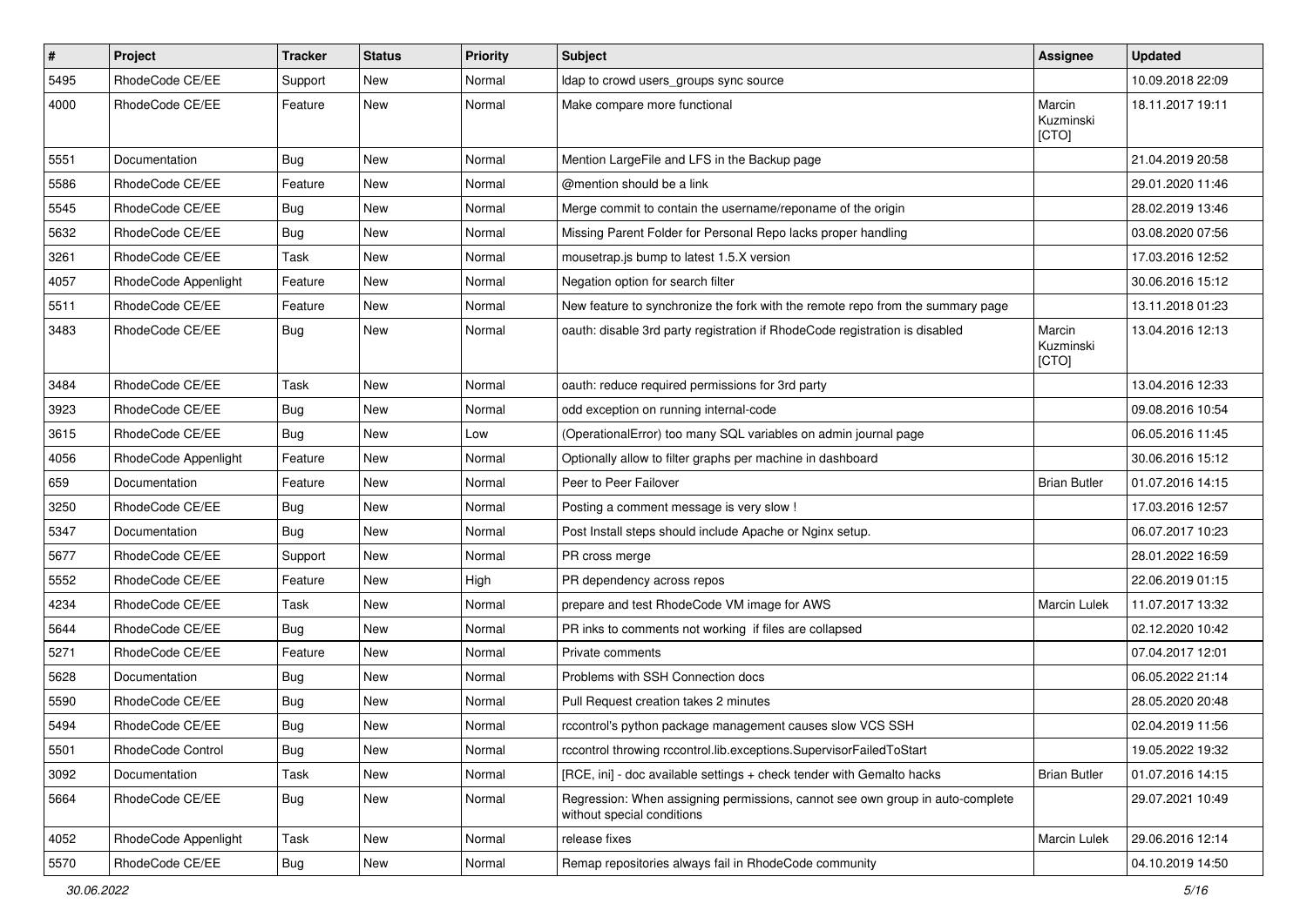| $\pmb{\#}$ | Project              | <b>Tracker</b> | <b>Status</b> | <b>Priority</b> | <b>Subject</b>                                                                                  | <b>Assignee</b>              | <b>Updated</b>   |
|------------|----------------------|----------------|---------------|-----------------|-------------------------------------------------------------------------------------------------|------------------------------|------------------|
| 5509       | RhodeCode CE/EE      | <b>Bug</b>     | New           | Normal          | Remove `!important attributes` from UI elements                                                 |                              | 07.12.2018 07:40 |
| 4060       | RhodeCode Appenlight | Feature        | <b>New</b>    | Normal          | Replayable requests                                                                             |                              | 30.06.2016 15:15 |
| 3376       | RhodeCode CE/EE      | Task           | New           | Normal          | Repo action plugins                                                                             |                              | 24.03.2016 15:21 |
| 5543       | RhodeCode CE/EE      | Feature        | New           | Normal          | Repo API should have equivalent get_repo_audit_logs() to User API call<br>get_user_audit_logs() |                              | 26.02.2019 12:22 |
| 5460       | RhodeCode CE/EE      | Bug            | <b>New</b>    | Low             | Repo creation stuck when remote clone returns partial http code 500                             |                              | 06.07.2018 19:14 |
| 5670       | RhodeCode CE/EE      | Bug            | New           | Normal          | Repo-level administrators can usurp owner of repoistory                                         |                              | 01.12.2021 16:18 |
| 5278       | RhodeCode CE/EE      | Feature        | <b>New</b>    | Normal          | Require support for git repositories of the form git://                                         |                              | 13.04.2017 15:20 |
| 5540       | RhodeCode CE/EE      | Bug            | New           | Normal          | Rhode Code 4.15.2 VCS Caching(?) behaviour                                                      |                              | 25.02.2019 17:01 |
| 5450       | RhodeCode Tools      | Bug            | <b>New</b>    | Normal          | rhodecode-api get_license_info no longer works                                                  |                              | 17.07.2018 15:01 |
| 5531       | RhodeCode Tools      | Bug            | New           | Normal          | rhodecode-index: default cli opts overwrite given mapping file                                  |                              | 17.07.2020 17:36 |
| 4303       | RhodeCode CE/EE      | Support        | New           | Normal          | rhodecode instance                                                                              |                              | 08.11.2016 16:32 |
| 5645       | RhodeCode CE/EE      | Bug            | <b>New</b>    | High            | Rhodecode returns 400 Bad request on huge mercurial repos                                       |                              | 18.12.2020 06:29 |
| 4220       | RhodeCode Appenlight | Feature        | New           | Low             | Search params allow sorting of result.                                                          |                              | 06.09.2016 16:33 |
| 4059       | RhodeCode Appenlight | Feature        | <b>New</b>    | Normal          | Server Monitoring                                                                               |                              | 30.06.2016 15:15 |
| 4226       | RhodeCode CE/EE      | Feature        | New           | Normal          | [settings, system info] add VCS and Channelstream status to System Info                         |                              | 14.09.2016 16:45 |
| 5484       | RhodeCode CE/EE      | Support        | <b>New</b>    | Normal          | Setting up ssh, remote hg not found                                                             |                              | 06.07.2018 23:41 |
| 5512       | RhodeCode CE/EE      | Bug            | <b>New</b>    | Normal          | Show commit phase in summary view                                                               |                              | 09.11.2018 21:37 |
| 3990       | RhodeCode Appenlight | Bug            | New           | Normal          | some dashboard builder buttons are up against fields                                            |                              | 07.06.2016 12:01 |
| 5441       | RhodeCode CE/EE      | Feature        | New           | Low             | Some files not parsed as XML files                                                              | Marcin<br>Kuzminski<br>[CTO] | 12.06.2018 12:23 |
| 5593       | RhodeCode CE/EE      | Support        | <b>New</b>    | Normal          | SSH connections                                                                                 |                              | 17.02.2020 16:18 |
| 4312       | RhodeCode CE/EE      | Task           | New           | Normal          | Storage location changes                                                                        |                              | 11.07.2017 13:31 |
| 317        | Documentation        | Feature        | <b>New</b>    | High            | Styling                                                                                         | <b>Brian Butler</b>          | 07.07.2016 10:10 |
| 5382       | RhodeCode CE/EE      | Feature        | <b>New</b>    | Normal          | Support for repository aliases                                                                  | Marcin<br>Kuzminski<br>[CTO] | 04.09.2017 15:17 |
| 3922       | RhodeCode CE/EE      | Bug            | <b>New</b>    | Normal          | svn backend returns different diff to git/hg backends                                           |                              | 11.05.2016 14:29 |
| 5541       | RhodeCode CE/EE      | Support        | New           | Normal          | <b>SVN Settings: Repository Patterns</b>                                                        |                              | 16.12.2019 15:35 |
| 3022       | RhodeCode CE/EE      | Bug            | New           | Normal          | SVN support with repositories groups                                                            |                              | 26.07.2016 18:25 |
| 5394       | RhodeCode CE/EE      | Support        | New           | Normal          | SVN to Git / Mercurial Migration                                                                |                              | 03.10.2017 09:29 |
| 3986       | RhodeCode Appenlight | Bug            | New           | Normal          | table headers should be left aligned                                                            |                              | 07.06.2016 11:53 |
| 4299       | RhodeCode CE/EE      | Task           | New           | Normal          | TEMPLATE repo groups                                                                            |                              | 22.09.2017 10:26 |
| 5649       | RhodeCode CE/EE      | Bug            | New           | Normal          | test-file-upload                                                                                |                              | 17.12.2020 23:08 |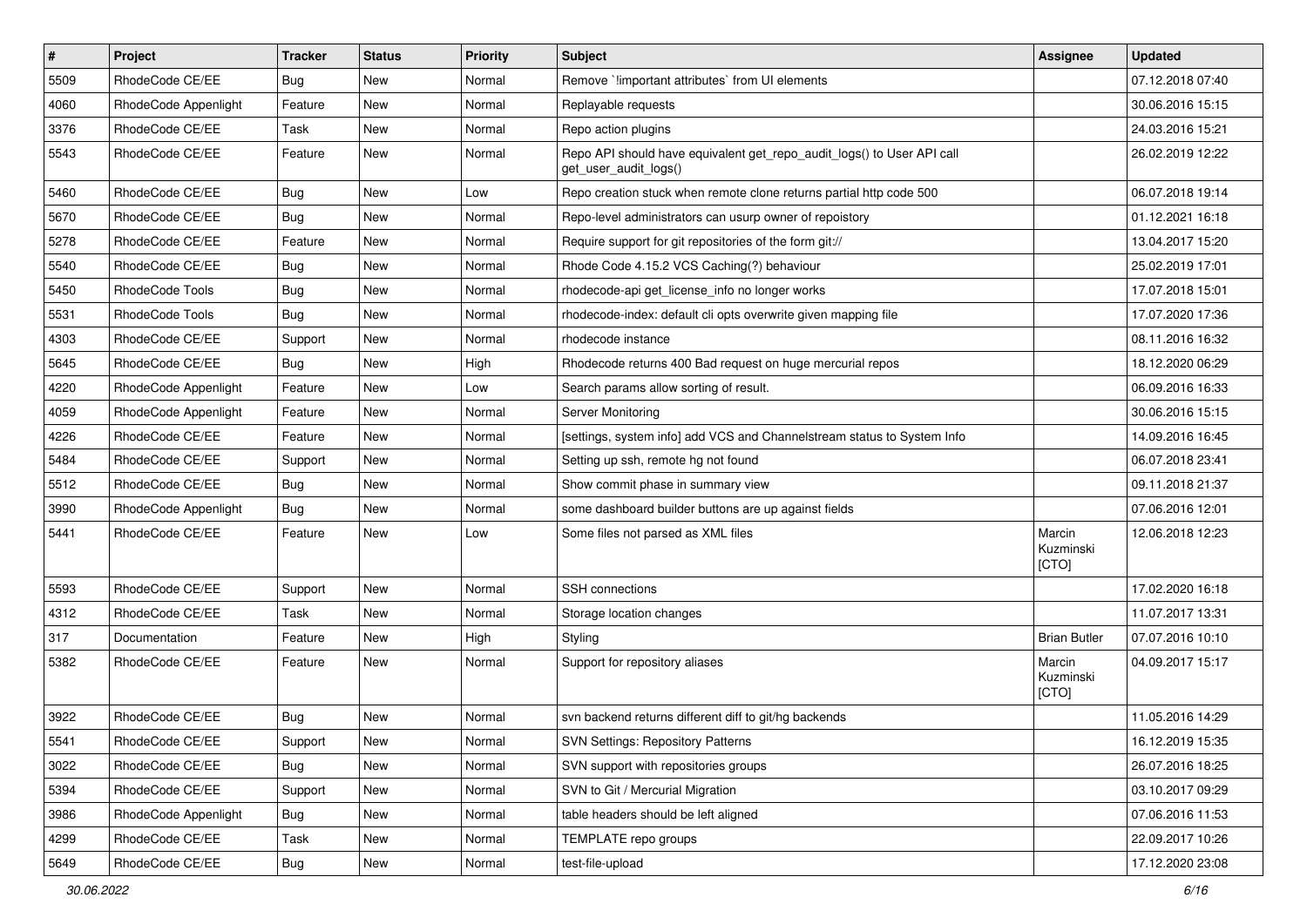| $\vert$ # | Project              | <b>Tracker</b> | <b>Status</b> | <b>Priority</b> | Subject                                                                                                    | <b>Assignee</b> | <b>Updated</b>   |
|-----------|----------------------|----------------|---------------|-----------------|------------------------------------------------------------------------------------------------------------|-----------------|------------------|
| 4190      | RhodeCode CE/EE      | Bug            | New           | Normal          | [tests] fix or remove rst xss inline test                                                                  |                 | 22.08.2016 12:15 |
| 4189      | RhodeCode CE/EE      | Bug            | New           | Normal          | [tests, git] count of commit ids is different for git than hg when comparing remote                        |                 | 22.08.2016 12:34 |
| 4188      | RhodeCode CE/EE      | Bug            | New           | Normal          | [tests, svn] changeset tests produce different results for svn                                             |                 | 22.08.2016 09:54 |
| 5624      | RhodeCode CE/EE      | Bug            | <b>New</b>    | Normal          | Timeout when trying to test SMTP email configuration                                                       |                 | 01.07.2020 20:01 |
| 4061      | RhodeCode Appenlight | Feature        | <b>New</b>    | Normal          | Timezone for applications                                                                                  |                 | 30.06.2016 15:16 |
| 5559      | RhodeCode CE/EE      | Bug            | New           | Normal          | Timezone handling issue on repos list                                                                      |                 | 07.07.2019 22:19 |
| 4255      | RhodeCode CE/EE      | Bug            | <b>New</b>    | Normal          | [translation, i18n] translation not being applied to integrations pages                                    |                 | 30.09.2016 15:56 |
| 5598      | Documentation        | <b>Bug</b>     | New           | Low             | Typo in force delete command                                                                               |                 | 19.03.2020 20:10 |
| 5547      | RhodeCode CE/EE      | Bug            | <b>New</b>    | Normal          | UI not consistent between Firefox and Chrome                                                               |                 | 01.03.2019 23:35 |
| 5672      | RhodeCode CE/EE      | Bug            | <b>New</b>    | Normal          | Unable to browse git repository folders with # in names                                                    |                 | 16.12.2021 18:13 |
| 5475      | RhodeCode CE/EE      | Bug            | New           | Normal          | Unable to locate user in OpenLDAP directory via Idaps                                                      |                 | 08.06.2018 20:06 |
| 5348      | Documentation        | Bug            | New           | Normal          | Uninstall documentaion missing some steps                                                                  |                 | 06.07.2017 10:25 |
| 2844      | RhodeCode CE/EE      | Task           | <b>New</b>    | Normal          | Update Bcrypt to a maintained version                                                                      |                 | 17.02.2018 20:37 |
| 5584      | RhodeCode CE/EE      | Feature        | New           | Normal          | "update pull request link" message on vcs client                                                           |                 | 23.01.2020 10:32 |
| 5269      | RhodeCode CE/EE      | Support        | <b>New</b>    | Normal          | Upgrade from RC EE 3.7.1 to RC EE 4.x                                                                      |                 | 29.06.2017 19:36 |
| 5491      | RhodeCode CE/EE      | Support        | New           | Urgent          | Upgrade RhodeCode Community + VCSSERVER from 4.10.4 to 4.12.4, pull request<br>stop working with reviewers |                 | 30.08.2018 09:47 |
| 5400      | RhodeCode CE/EE      | Task           | <b>New</b>    | Normal          | User group - subgroup support                                                                              |                 | 06.11.2017 22:00 |
| 5519      | RhodeCode CE/EE      | Bug            | New           | High            | User unable to fork the repo despite setting Repository Forking to Disabled                                |                 | 11.12.2018 22:21 |
| 3939      | RhodeCode CE/EE      | Bug            | New           | Normal          | [ux] changelog filter blank after going back in browser                                                    |                 | 18.05.2016 14:50 |
| 3441      | RhodeCode CE/EE      | Bug            | <b>New</b>    | Normal          | [ux] clicking on line in file view scrolls to that line                                                    |                 | 05.04.2016 13:35 |
| 3455      | RhodeCode CE/EE      | Feature        | <b>New</b>    | Normal          | [ux] commit message search should render entire commit message                                             |                 | 07.04.2016 17:50 |
| 3460      | RhodeCode CE/EE      | Feature        | <b>New</b>    | Normal          | [ux, frontend] hide "show more" button when there is nothing more to show                                  |                 | 11.04.2016 13:37 |
| 4144      | RhodeCode CE/EE      | Feature        | New           | Normal          | [ux] improve enable/disable of notifications                                                               |                 | 02.08.2016 17:19 |
| 4051      | RhodeCode CE/EE      | Task           | New           | Normal          | [ux, renderering] Consistent formatting on text fields.                                                    |                 | 22.09.2017 10:27 |
| 4216      | RhodeCode CE/EE      | Task           | <b>New</b>    | Normal          | [ux, renderers] implement consistent rendering for text fields                                             |                 | 06.09.2016 11:46 |
| 5492      | RhodeCode CE/EE      | Bug            | New           | Normal          | VCSServer + SVN 1.10                                                                                       |                 | 26.07.2018 15:01 |
| 5471      | RhodeCode CE/EE      | <b>Bug</b>     | <b>New</b>    | Normal          | Webhook integration failing: need more than 3 values to unpack                                             |                 | 01.06.2018 02:26 |
| 5506      | RhodeCode CE/EE      | <b>Bug</b>     | New           | Normal          | Web UI fonts are not looking good and is difficult to read for people with low vision                      |                 | 26.10.2018 09:38 |
| 737       | Documentation        | Task           | New           | Normal          | What is an extra field and how do you add it?                                                              |                 | 01.07.2016 14:15 |
| 5414      | RhodeCode CE/EE      | <b>Bug</b>     | New           | High            | When Opening New Pull Request, Target Revision Default Is Undesireable                                     |                 | 11.04.2018 23:20 |
| 5626      | RhodeCode CE/EE      | <b>Bug</b>     | New           | Normal          | Whoosh full-text indexing is fully indexing all repos, not recognizing forks                               |                 | 02.07.2020 19:24 |
| 3977      | RhodeCode CE/EE      | Feature        | New           | Normal          | Wiki                                                                                                       |                 | 05.06.2016 21:11 |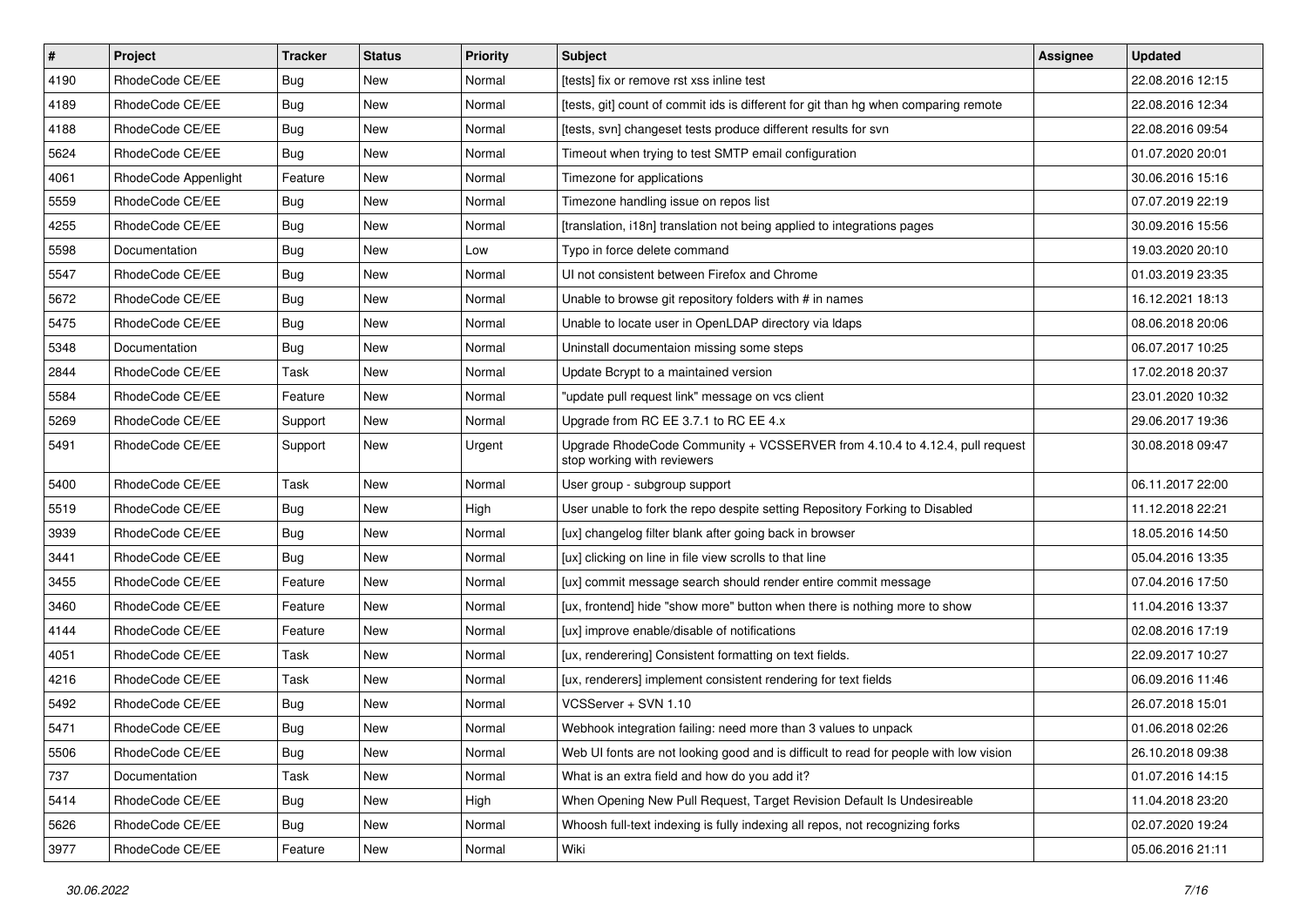| #    | Project           | <b>Tracker</b> | <b>Status</b> | <b>Priority</b> | <b>Subject</b>                                                                                                       | <b>Assignee</b>              | <b>Updated</b>   |
|------|-------------------|----------------|---------------|-----------------|----------------------------------------------------------------------------------------------------------------------|------------------------------|------------------|
| 5588 | RhodeCode CE/EE   | Bug            | New           | Normal          | wrong rendering of issue tracker pattern                                                                             |                              | 29.01.2020 11:24 |
| 4110 | RhodeCode CE/EE   | Bug            | In Progress   | Normal          | [ce, ee] repos can be named _admin, _static                                                                          | Daniel D                     | 20.07.2016 19:51 |
| 4035 | RhodeCode CE/EE   | Bug            | In Progress   | Normal          | failed to create whoosh index                                                                                        | Marcin<br>Kuzminski<br>[CTO] | 06.07.2016 00:04 |
| 4193 | RhodeCode CE/EE   | Feature        | In Progress   | Normal          | Improve Filter Functionality in the Change Log                                                                       | Marcin<br>Kuzminski<br>[CTO] | 22.09.2017 10:25 |
| 5399 | RhodeCode CE/EE   | Bug            | In Progress   | High            | Issues with Git LFS integration                                                                                      |                              | 07.07.2019 22:21 |
| 3372 | RhodeCode CE/EE   | Bug            | In Progress   | High            | [Idap, groups] Customer gets an empty list of groups                                                                 | Mikhail<br>Chernykh          | 08.06.2016 11:32 |
| 3504 | RhodeCode CE/EE   | Task           | In Progress   | Normal          | [routing] Move static assets under a common prefix                                                                   |                              | 19.07.2016 12:27 |
| 3967 | RhodeCode CE/EE   | Support        | In Progress   | Normal          | Server 500 error                                                                                                     |                              | 11.08.2016 13:39 |
| 5533 | RhodeCode Control | Feature        | In Progress   | Normal          | Support busybox tar                                                                                                  |                              | 09.02.2019 22:09 |
| 5316 | RhodeCode CE/EE   | Feature        | In Progress   | Normal          | UI should provide checkout URL for a SVN path                                                                        |                              | 06.11.2017 21:59 |
| 3549 | RhodeCode CE/EE   | <b>Bug</b>     | Resolved      | Normal          | [4.0.0 regression], file source links use last commit id instead of current commit id                                | Marcin<br>Kuzminski<br>[CTO] | 21.04.2016 16:10 |
| 4274 | RhodeCode CE/EE   | Bug            | Resolved      | Normal          | 500 error when push big objects                                                                                      |                              | 13.02.2017 19:53 |
| 5502 | RhodeCode CE/EE   | Bug            | Resolved      | High            | 500 error when using multiple custom branch permissions                                                              |                              | 07.12.2018 09:49 |
| 5536 | RhodeCode CE/EE   | Feature        | Resolved      | Low             | Ability to disable server-side SSH key generation                                                                    |                              | 28.02.2019 13:52 |
| 3981 | RhodeCode CE/EE   | Feature        | Resolved      | Normal          | Add cloud hosting like Gitlab, GitHub                                                                                |                              | 02.03.2020 09:14 |
| 5611 | RhodeCode CE/EE   | Feature        | Resolved      | Normal          | Add information "is the pull request up to date?" in the PR page                                                     |                              | 03.10.2021 23:24 |
| 4250 | RhodeCode CE/EE   | Bug            | Resolved      | Normal          | Adding a reviewer into existing PR doesn't set a reason.                                                             | Marcin<br>Kuzminski<br>[CTO] | 07.10.2016 20:05 |
| 4282 | RhodeCode CE/EE   | Task           | Resolved      | Normal          | Add inode limit together with disk usage                                                                             | Marcin<br>Kuzminski<br>[CTO] | 19.10.2016 12:18 |
| 5537 | RhodeCode CE/EE   | Task           | Resolved      | Normal          | Add owner to create_pull_request API                                                                                 |                              | 28.02.2019 13:52 |
| 3999 | RhodeCode CE/EE   | Feature        | Resolved      | Normal          | Add `send account information` to user creation page                                                                 |                              | 28.06.2016 15:22 |
| 5229 | RhodeCode CE/EE   | Task           | Resolved      | Normal          | add support for https://clipboardjs.com/                                                                             |                              | 21.01.2020 02:19 |
| 5225 | RhodeCode CE/EE   | Task           | Resolved      | Normal          | add tag of author/contribitor to comments                                                                            |                              | 11.05.2017 11:10 |
| 4278 | RhodeCode CE/EE   | Bug            | Resolved      | Normal          | [admin] Clicking the save button in admin -> settings -> issue tracker leads to<br>exception if no patterns entered. | Daniel D                     | 18.10.2016 13:38 |
| 4269 | RhodeCode CE/EE   | Support        | Resolved      | Normal          | Allow flash messages to be permanently surpressed                                                                    | Marcin Lulek                 | 14.10.2016 12:46 |
| 5423 | Documentation     | Support        | Resolved      | Normal          | API-Documentation for Method "create_repo_group" faulty                                                              |                              | 22.01.2018 16:23 |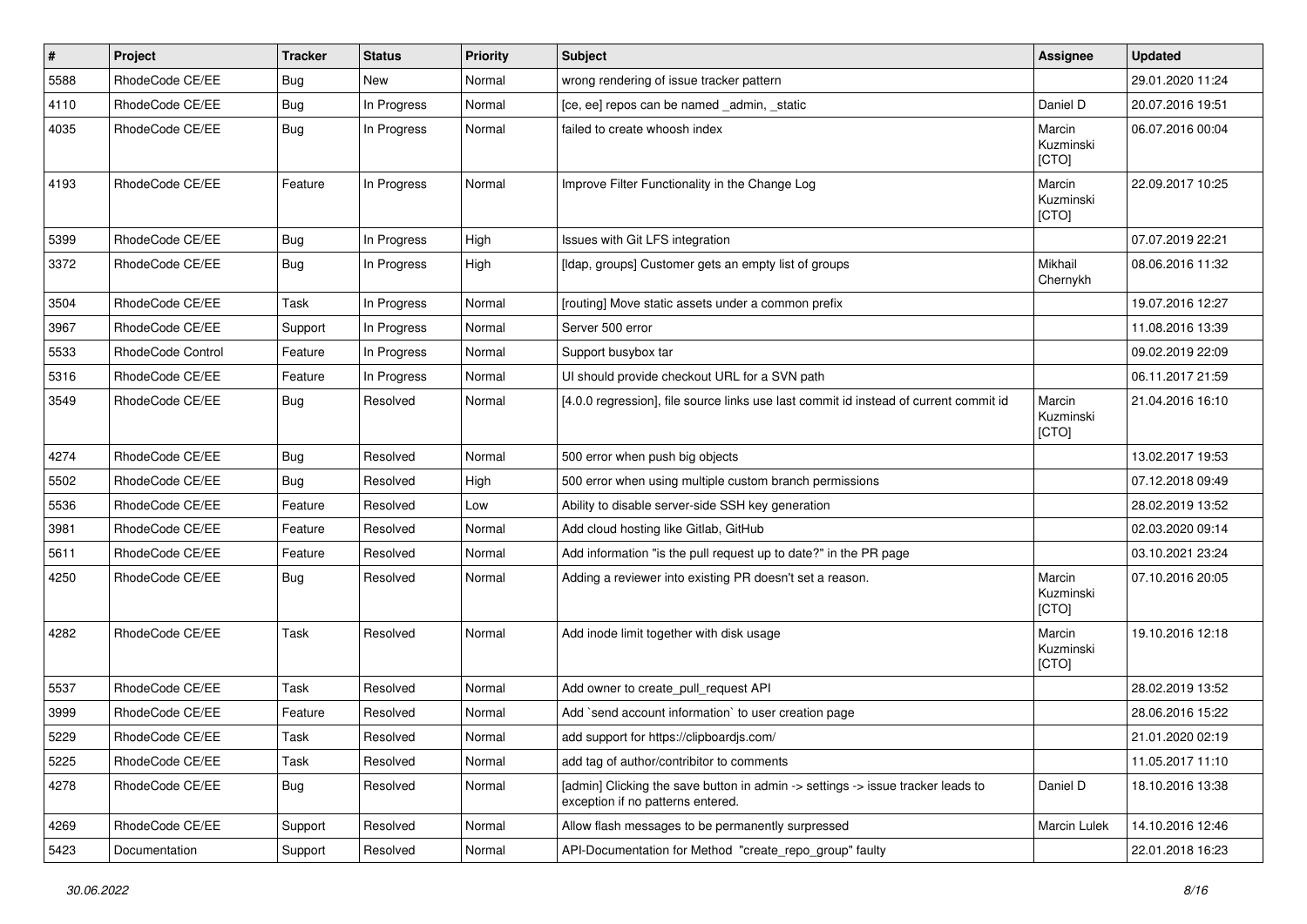| $\pmb{\#}$ | Project         | <b>Tracker</b> | <b>Status</b> | <b>Priority</b> | <b>Subject</b>                                                                                | <b>Assignee</b>              | <b>Updated</b>   |
|------------|-----------------|----------------|---------------|-----------------|-----------------------------------------------------------------------------------------------|------------------------------|------------------|
| 4677       | RhodeCode CE/EE | Support        | Resolved      | High            | API get_repo_refs not working?                                                                |                              | 19.12.2016 11:46 |
| 5201       | RhodeCode CE/EE | Task           | Resolved      | Normal          | API: implement describe-methods                                                               |                              | 13.02.2017 15:57 |
| 5321       | RhodeCode CE/EE | Feature        | Resolved      | Normal          | Audit logs                                                                                    |                              | 21.06.2017 12:49 |
| 4044       | RhodeCode CE/EE | Feature        | Resolved      | Normal          | <b>Branch permissions</b>                                                                     |                              | 30.08.2018 09:48 |
| 5587       | RhodeCode CE/EE | Bug            | Resolved      | Normal          | Broken metatags in 4.18.1                                                                     | Marcin Lulek                 | 29.01.2020 11:46 |
| 4271       | RhodeCode CE/EE | Bug            | Resolved      | Normal          | Browsing new repository groups via SVN issue                                                  | Martin<br>Bornhold           | 19.10.2016 11:11 |
| 4666       | RhodeCode CE/EE | Task           | Resolved      | Normal          | Bump git and mercurial to latest versions                                                     |                              | 02.12.2016 19:01 |
| 5184       | RhodeCode CE/EE | Task           | Resolved      | Normal          | bump pyramid to 1.7.X                                                                         |                              | 06.02.2017 21:50 |
| 4283       | RhodeCode CE/EE | Task           | Resolved      | Normal          | bump whoosh to 2.7.4 release                                                                  |                              | 13.12.2016 21:08 |
| 5516       | RhodeCode CE/EE | Support        | Resolved      | High            | Cannot log into RhodeCode                                                                     | Thierry<br>Wynsdau           | 28.05.2020 20:28 |
| 5605       | RhodeCode CE/EE | Bug            | Resolved      | Normal          | Cannot set subversion compatibility to 1.10                                                   |                              | 30.03.2020 17:27 |
| 3239       | RhodeCode CE/EE | Task           | Resolved      | Normal          | Catch all route for repo page or repo group page is always executing checks for<br>every page |                              | 21.04.2016 11:30 |
| 4219       | RhodeCode CE/EE | Feature        | Resolved      | Normal          | [ce, ee] Add mandatory reviewers for pull requests                                            | Marcin<br>Kuzminski<br>[CTO] | 20.06.2017 15:23 |
| 4211       | RhodeCode CE/EE | Feature        | Resolved      | Normal          | [ce, ee] increase webhook flexibility                                                         | Marcin<br>Kuzminski<br>[CTO] | 20.06.2022 10:55 |
| 4267       | RhodeCode CE/EE | Feature        | Resolved      | Normal          | [ce, ee] jira tracker integration wildcard project key support                                | Daniel D                     | 10.10.2016 20:13 |
| 4173       | RhodeCode CE/EE | Bug            | Resolved      | Urgent          | [ce, ee] mysql recycle pool timeout not working                                               | Daniel D                     | 16.08.2016 22:02 |
| 4091       | RhodeCode CE/EE | <b>Bug</b>     | Resolved      | Normal          | [ce, ee] Redmine integration blocks for 30 seconds if redmine server not available            | Daniel D                     | 15.07.2016 12:26 |
| 4175       | RhodeCode CE/EE | Feature        | Resolved      | Normal          | [ce, ee] repo group integrations                                                              | Daniel D                     | 16.08.2016 20:00 |
| 4225       | RhodeCode CE/EE | Feature        | Resolved      | Normal          | [ce, ee] repo group integrations cascade to child repo groups                                 | Daniel D                     | 14.09.2016 11:12 |
| 4121       | RhodeCode CE/EE | Bug            | Resolved      | Normal          | [ce, ee] server announcement has extra margin                                                 | Lisa Quatmann                | 26.09.2016 14:00 |
| 4192       | RhodeCode CE/EE | Feature        | Resolved      | Normal          | [ce, ee] slack/hipchat integrations group commits by branch pushed                            |                              | 09.09.2016 19:01 |
| 3950       | RhodeCode CE/EE | Bug            | Resolved      | Normal          | [ce, ee] trying to merge pr against a deleted branch/bookmark breaks the pr page              | Martin<br>Bornhold           | 27.10.2016 16:12 |
| 4288       | RhodeCode CE/EE | Task           | Resolved      | Normal          | [ce, ee] unify controllers that use diffs                                                     | Daniel D                     | 02.08.2017 11:41 |
| 4166       | RhodeCode CE/EE | Bug            | Resolved      | Urgent          | [ce] Rhodecode crashing after MySQL error                                                     |                              | 23.08.2016 23:35 |
| 3971       | RhodeCode CE/EE | Bug            | Resolved      | Normal          | [ce, vcs] Merge requests/Pull requests failing due to rebase problem                          | Johannes<br>Bornhold         | 19.07.2016 15:54 |
| 5609       | RhodeCode CE/EE | Support        | Resolved      | Normal          | Change git diff algorithm                                                                     |                              | 31.03.2020 22:08 |
| 5187       | RhodeCode CE/EE | Feature        | Resolved      | Normal          | changelog dynamic loading of commits                                                          |                              | 12.06.2018 12:31 |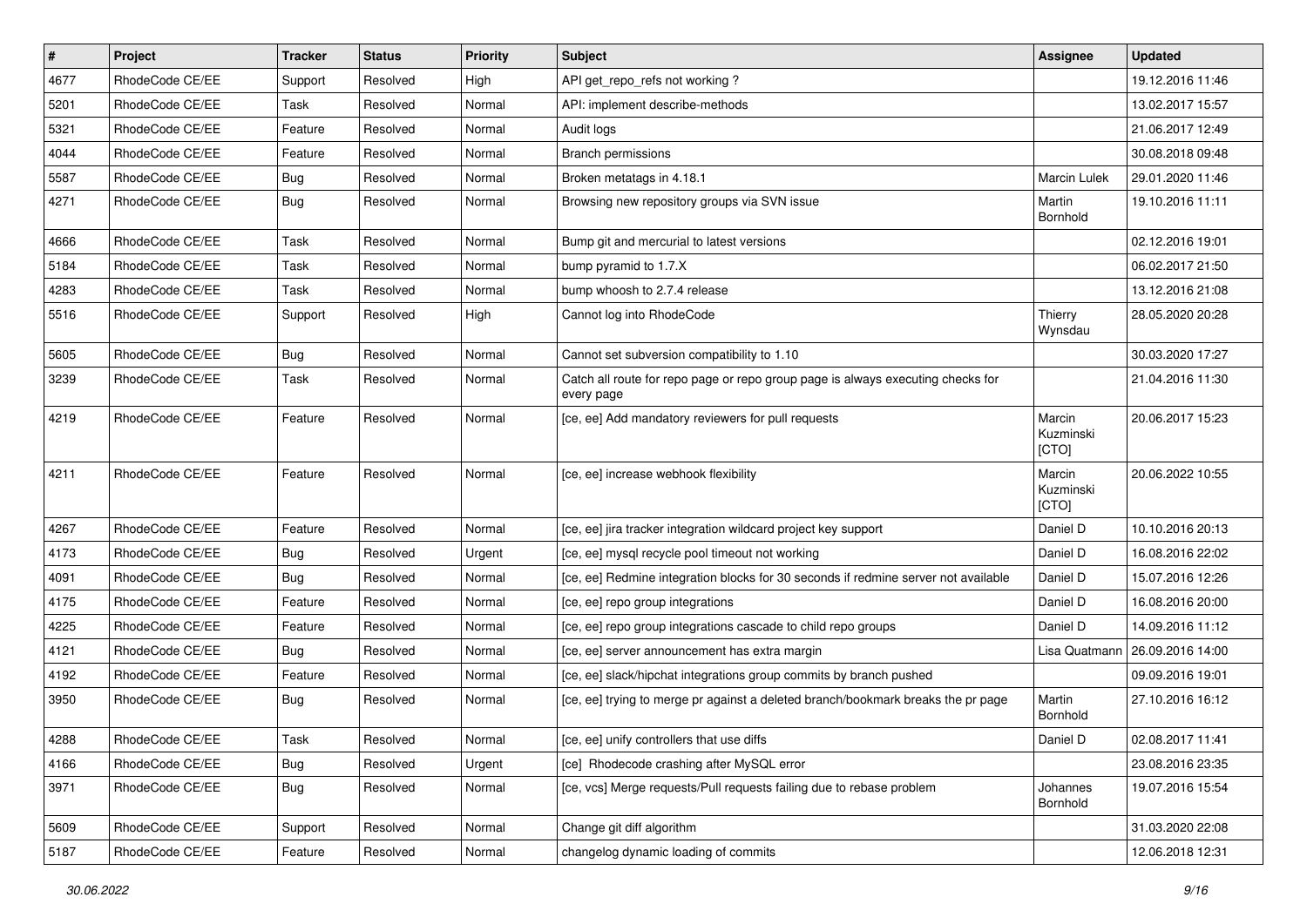| $\vert$ # | Project         | <b>Tracker</b> | <b>Status</b> | <b>Priority</b> | Subject                                                                                               | Assignee                     | <b>Updated</b>   |
|-----------|-----------------|----------------|---------------|-----------------|-------------------------------------------------------------------------------------------------------|------------------------------|------------------|
| 5490      | RhodeCode CE/EE | <b>Bug</b>     | Resolved      | Normal          | Changes to repo group permissions via API are not audit logged                                        |                              | 28.02.2019 13:52 |
| 5461      | RhodeCode CE/EE | Bug            | Resolved      | Normal          | Changes to user group permissions via API are not audit logged                                        |                              | 30.08.2018 09:47 |
| 5482      | RhodeCode CE/EE | Bug            | Resolved      | Normal          | Changing a repo's 'Remote pull uri' in its Settings fails with 'No repo type specified'               |                              | 31.10.2018 08:37 |
| 5560      | RhodeCode CE/EE | <b>Bug</b>     | Resolved      | High            | Check all permission API function to flush caches for auth_perms                                      |                              | 08.06.2021 23:56 |
| 4140      | RhodeCode CE/EE | Task           | Resolved      | Normal          | Check middleware chain status, and Verify that special middleware is catching<br>exceptions correctly |                              | 23.08.2016 12:13 |
| 1404      | RhodeCode CE/EE | Bug            | Resolved      | Normal          | clone of really huge git repo (4gb) causes pyro to explode                                            |                              | 07.02.2017 14:52 |
| 5603      | RhodeCode CE/EE | Feature        | Resolved      | Normal          | Code search - highlight matching search terms                                                         |                              | 30.03.2020 11:16 |
| 5558      | RhodeCode CE/EE | <b>Bug</b>     | Resolved      | Low             | Commit compare window covers text                                                                     |                              | 08.07.2019 18:12 |
| 5557      | RhodeCode CE/EE | <b>Bug</b>     | Resolved      | Normal          | Consider removing slashes from the RSS feed names                                                     |                              | 31.10.2019 19:54 |
| 4245      | RhodeCode CE/EE | Task           | Resolved      | Normal          | Convert control command to use http mode by default                                                   | Marcin<br>Kuzminski<br>[CTO] | 14.10.2016 16:13 |
| 5602      | RhodeCode CE/EE | Feature        | Resolved      | Normal          | Copy full path only copies partial                                                                    | Daniel D                     | 30.03.2020 16:04 |
| 5623      | RhodeCode CE/EE | Bug            | Resolved      | Normal          | Credentials for remote repository URL leaking in Repository Header                                    |                              | 22.07.2020 00:47 |
| 5594      | RhodeCode CE/EE | <b>Bug</b>     | Resolved      | Normal          | Credentials in Repository Settings for Pull requests are exposed                                      |                              | 28.05.2020 20:25 |
| 4155      | RhodeCode CE/EE | Bug            | Resolved      | Low             | Date of Last Change is not displayed correctly                                                        | Marcin<br>Kuzminski<br>[CTO] | 21.01.2020 02:20 |
| 5601      | RhodeCode CE/EE | Feature        | Resolved      | Normal          | Default navigation should be by branch name not commit id                                             |                              | 04.06.2020 23:51 |
| 4238      | RhodeCode CE/EE | Task           | Resolved      | Normal          | default reviewers updates                                                                             | Daniel D                     | 06.10.2016 14:26 |
| 2744      | RhodeCode CE/EE | Task           | Resolved      | Normal          | Deprecating Internet Explorer                                                                         |                              | 06.07.2016 12:04 |
| 4183      | RhodeCode CE/EE | Feature        | Resolved      | Normal          | Different roles for PR reviewers                                                                      | Daniel D                     | 12.10.2020 23:13 |
| 4311      | RhodeCode CE/EE | Task           | Resolved      | Normal          | Diffs feedback                                                                                        | Daniel D                     | 26.11.2016 14:10 |
| 3556      | RhodeCode CE/EE | Task           | Resolved      | Normal          | Disable and rename initial_repo_scan flag                                                             | Marcin<br>Kuzminski<br>[CTO] | 22.04.2016 14:33 |
| 4675      | RhodeCode CE/EE | Bug            | Resolved      | Normal          | Disk free inodes are displayed incorrectly                                                            |                              | 13.12.2016 22:41 |
| 4224      | RhodeCode CE/EE | Bug            | Resolved      | Normal          | [docs] update docs re: removing old instances when switching editions                                 | Lisa Quatmann                | 11.10.2016 15:36 |
| 5153      | Documentation   | <b>Bug</b>     | Resolved      | Normal          | Documentation: /tmp permissions                                                                       |                              | 04.01.2017 13:02 |
| 4296      | RhodeCode CE/EE | <b>Bug</b>     | Resolved      | Normal          | [ee] Can not create pull requests with reviewers.                                                     | Daniel D                     | 07.11.2016 21:17 |
| 4268      | RhodeCode CE/EE | Bug            | Resolved      | High            | [ee] default reviewers from changed lines is returning wrong values                                   | Daniel D                     | 06.10.2016 14:35 |
| 5469      | RhodeCode CE/EE | Feature        | Resolved      | Normal          | elastisearch > 2.x not supported ?                                                                    |                              | 21.01.2020 02:19 |
| 5381      | RhodeCode CE/EE | <b>Bug</b>     | Resolved      | Normal          | Email integration changeset links invalid                                                             |                              | 06.09.2017 12:29 |
| 5530      | RhodeCode CE/EE | Bug            | Resolved      | Normal          | Email integration has incorrect url                                                                   |                              | 09.02.2019 10:33 |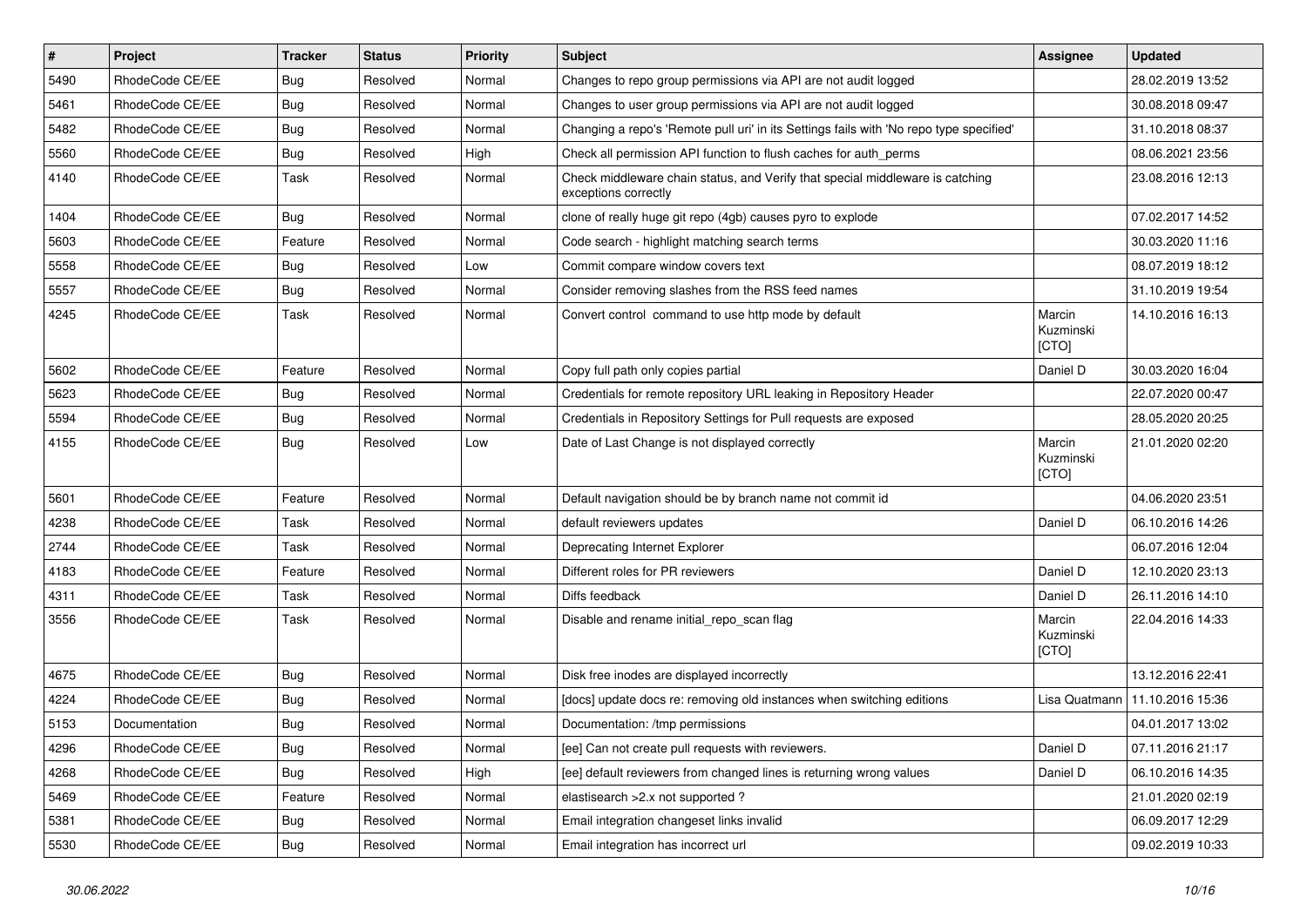| #    | Project              | <b>Tracker</b> | <b>Status</b> | <b>Priority</b> | <b>Subject</b>                                                                                       | Assignee                     | <b>Updated</b>                   |
|------|----------------------|----------------|---------------|-----------------|------------------------------------------------------------------------------------------------------|------------------------------|----------------------------------|
| 5304 | RhodeCode CE/EE      | <b>Bug</b>     | Resolved      | Normal          | Email template not correct                                                                           |                              | 31.10.2018 08:36                 |
| 5528 | RhodeCode CE/EE      | Bug            | Resolved      | High            | Empty Unicode file causes the PR to return HTTP 500                                                  |                              | 28.02.2019 13:52                 |
| 4237 | RhodeCode CE/EE      | Task           | Resolved      | Normal          | Enable HTTP support                                                                                  | Martin<br>Bornhold           | 12.10.2016 11:51                 |
| 5265 | RhodeCode CE/EE      | Task           | Resolved      | Normal          | Enable phases support                                                                                |                              | 11.05.2017 11:10                 |
| 4036 | RhodeCode CE/EE      | Bug            | Resolved      | Normal          | encrypted clone_uri can throw unicodeerror after key change                                          | Marcin<br>Kuzminski<br>[CTO] | 27.06.2016 19:38                 |
| 4266 | RhodeCode CE/EE      | Bug            | Resolved      | Normal          | Error 500 on integrations page after setting up Webhook                                              |                              | 17.10.2016 15:35                 |
| 5567 | RhodeCode CE/EE      | Bug            | Resolved      | High            | Error after PR was updated                                                                           |                              | 20.01.2020 10:04                 |
| 4206 | RhodeCode CE/EE      | Bug            | Resolved      | High            | Error creating SVN groups                                                                            |                              | 15.09.2016 13:24                 |
| 5656 | RhodeCode CE/EE      | Bug            | Resolved      | Normal          | Error for branch permission page                                                                     |                              | 30.04.2021 08:53                 |
| 5376 | RhodeCode CE/EE      | Bug            | Resolved      | Normal          | error: pretxnchangegroup.acl hook failed: acl: user "" denied on branch "default"                    |                              | 16.08.2017 19:45                 |
| 5444 | RhodeCode CE/EE      | Bug            | Resolved      | Normal          | Error while creating a pull request on a Mercurial repository                                        |                              | 17.04.2018 22:29                 |
| 4259 | RhodeCode CE/EE      | Task           | Resolved      | Low             | Events, create post-create-user event                                                                | Daniel D                     | 30.01.2017 20:11                 |
| 3989 | RhodeCode Appenlight | Bug            | Resolved      | Normal          | even up report spacing                                                                               |                              | 21.06.2016 18:55                 |
| 5546 | RhodeCode CE/EE      | Support        | Resolved      | Normal          | experiments with mercurial 4.9                                                                       |                              | 26.03.2019 09:23                 |
| 5581 | RhodeCode CE/EE      | Feature        | Resolved      | Normal          | expose `send_email` option in the HTTP API, for `comment_commit` and<br>`comment_pull_request`       | Daniel D                     | 29.01.2020 11:46                 |
| 5610 | RhodeCode CE/EE      | <b>Bug</b>     | Resolved      | Normal          | Files navigation looses the at= <name> marker</name>                                                 | Daniel D                     | 03.10.2021 23:23                 |
| 5575 | RhodeCode CE/EE      | Bug            | Resolved      | Low             | Filtering username containing '-' does not work in Admin audit log panel                             |                              | 20.01.2020 10:04                 |
| 4184 | RhodeCode CE/EE      | Bug            | Resolved      | High            | fix content INT overflow bug                                                                         | Marcin<br>Kuzminski<br>[CTO] | 23.08.2016 10:31                 |
| 4281 | RhodeCode CE/EE      | Task           | Resolved      | Normal          | Fix docs on To `increase database performance`                                                       | Marcin<br>Kuzminski<br>[CTO] | 18.10.2016 16:39                 |
| 5213 | RhodeCode CE/EE      | Bug            | Resolved      | Normal          | Fixing Apache Proxy timeout issues                                                                   |                              | 14.02.2017 09:44                 |
| 4254 | RhodeCode CE/EE      | Bug            | Resolved      | Normal          | [frontend] 500 Internal Server Error with i18n-ed pages                                              |                              | Lisa Quatmann 30.09.2016 14:38   |
| 3488 | RhodeCode CE/EE      | Bug            | Resolved      | Normal          | [frontend, styling] update icon font                                                                 |                              | Lisa Quatmann   04.10.2016 13:27 |
| 4277 | RhodeCode CE/EE      | <b>Bug</b>     | Resolved      | Normal          | [frontend] System info page does not work correctly in safari.                                       | Martin<br>Bornhold           | 04.11.2016 12:08                 |
| 4203 | RhodeCode CE/EE      | Task           | Resolved      | Normal          | Get rid of svn.proxy.parent_path_root, and replace it with reading storage location<br>from Database | Martin<br>Bornhold           | 22.09.2016 14:31                 |
| 5513 | RhodeCode CE/EE      | Bug            | Resolved      | High            | Gist: GitHub flavoured markdown gist creation fails                                                  |                              | 07.07.2019 22:21                 |
| 4243 | RhodeCode CE/EE      | Support        | Resolved      | High            | Gist visibility update?                                                                              | Martin<br><b>Bornhold</b>    | 27.09.2016 06:40                 |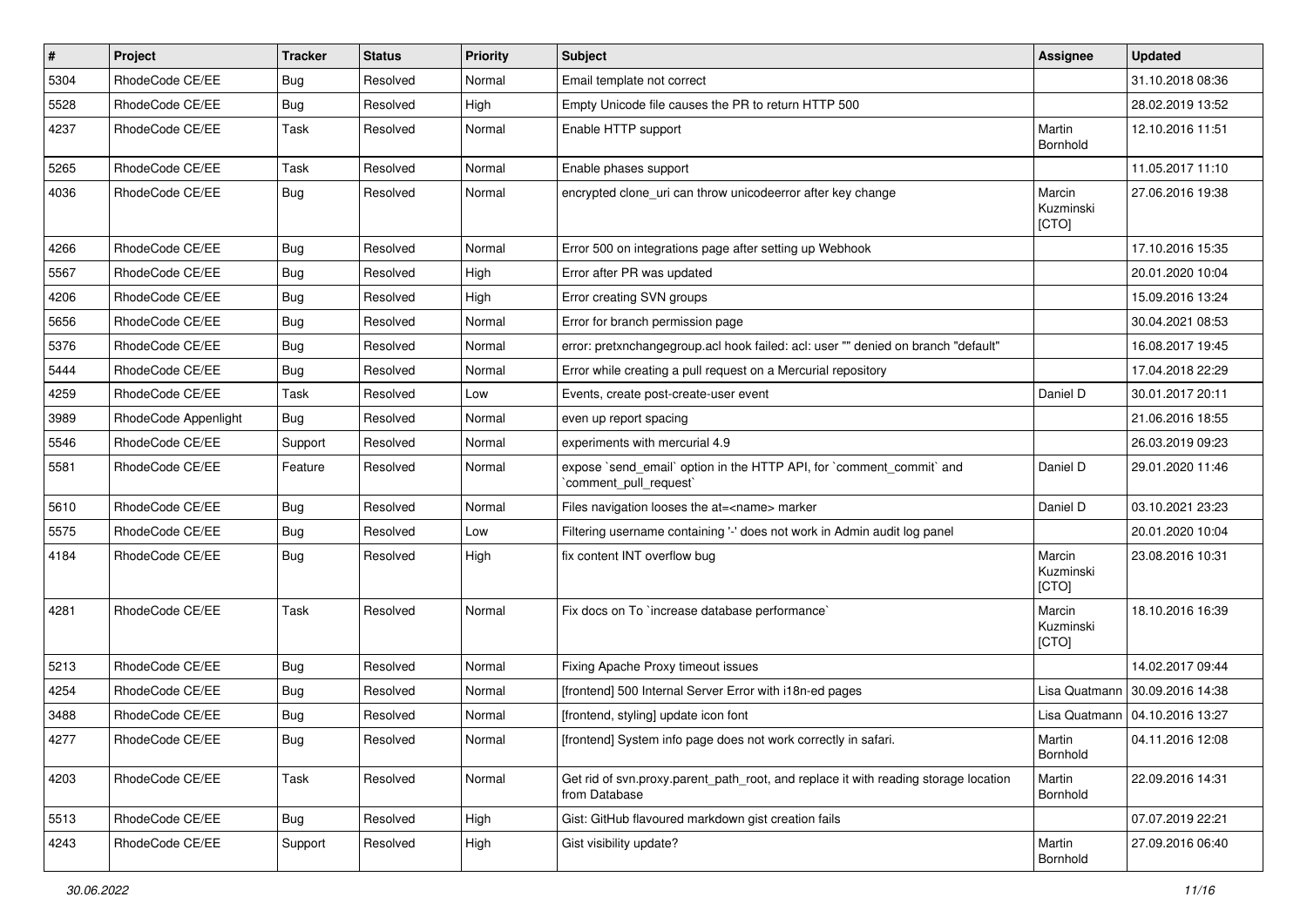| $\vert$ # | Project         | Tracker    | <b>Status</b> | <b>Priority</b> | <b>Subject</b>                                                                          | Assignee                     | <b>Updated</b>                    |
|-----------|-----------------|------------|---------------|-----------------|-----------------------------------------------------------------------------------------|------------------------------|-----------------------------------|
| 4273      | RhodeCode CE/EE | <b>Bug</b> | Resolved      | Urgent          | GIT executable not seen by vcsserver                                                    | Martin<br>Bornhold           | 13.10.2016 15:45                  |
| 4223      | RhodeCode CE/EE | <b>Bug</b> | Resolved      | High            | [git, tags] annotated tags not appearing in UI                                          | Daniel D                     | 12.09.2016 06:12                  |
| 5489      | RhodeCode CE/EE | Bug        | Resolved      | High            | grant_user_permission_to_repo_group API call fails to set permissions on child<br>repos |                              | 11.07.2018 09:57                  |
| 5574      | RhodeCode CE/EE | Feature    | Resolved      | Normal          | hg: Information for external hooks                                                      |                              | 30.07.2020 15:40                  |
| 5576      | RhodeCode CE/EE | <b>Bug</b> | Resolved      | High            | Hosting many repositories                                                               | Craig Fairhurst              | 12.02.2020 12:55                  |
| 5375      | RhodeCode CE/EE | Support    | Resolved      | Normal          | How do I configure "Go to" to just search repository names?                             |                              | 16.08.2017 18:00                  |
| 5554      | RhodeCode CE/EE | Support    | Resolved      | Normal          | How to increase number of commits shown in pagination on dashboard and<br>changelog     |                              | 21.01.2020 02:08                  |
| 1131      | RhodeCode CE/EE | Feature    | Resolved      | Normal          | Implement default reviewers for code review                                             | Daniel D                     | 21.09.2016 18:28                  |
| 5386      | RhodeCode CE/EE | Task       | Resolved      | Normal          | Increase security for Email Change                                                      | Marcin<br>Kuzminski<br>[CTO] | 17.02.2018 17:29                  |
| 4181      | RhodeCode CE/EE | Task       | Resolved      | Normal          | Integrations: allow root repos only integrations                                        | Daniel D                     | 31.08.2016 17:44                  |
| 4180      | RhodeCode CE/EE | Task       | Resolved      | Normal          | integrations: possible limit the updates sent                                           | Daniel D                     | 22.08.2016 12:22                  |
| 5457      | RhodeCode CE/EE | Bug        | Resolved      | Normal          | Internal server error on full-text search settings page with Elasticsearch              |                              | 16.04.2018 09:08                  |
| 4199      | RhodeCode CE/EE | Bug        | Resolved      | High            | investigate: ongoing SSL problems when switching to 4.X from 3.X                        | Johannes<br>Bornhold         | 15.09.2016 13:14                  |
| 4306      | RhodeCode CE/EE | Bug        | Resolved      | Normal          | Issue to push file with character # on a SVN                                            |                              | 03.04.2017 16:44                  |
| 5379      | RhodeCode CE/EE | <b>Bug</b> | Resolved      | Normal          | Journal RSS feed errors                                                                 |                              | 01.09.2017 16:40                  |
| 5579      | RhodeCode CE/EE | <b>Bug</b> | Resolved      | Normal          | JS bug when a commit message can be parsed as a number                                  | Daniel D                     | 20.01.2020 10:04                  |
| 5643      | RhodeCode CE/EE | Feature    | Resolved      | Low             | jump to bottom of review                                                                |                              | 30.04.2021 08:53                  |
| 5621      | RhodeCode CE/EE | Bug        | Resolved      | Urgent          | LDAP + User Groups authentication plugin not working after upgrade to $4.19.x$          |                              | 15.06.2020 17:56                  |
| 5297      | RhodeCode CE/EE | <b>Bug</b> | Resolved      | Normal          | Locale fails on a SuSE system                                                           |                              | 31.10.2018 08:36                  |
| 5434      | RhodeCode CE/EE | Bug        | Resolved      | Immediate       | Locale problem                                                                          |                              | 01.10.2021 09:51                  |
| 2817      | RhodeCode CE/EE | Feature    | Resolved      | Normal          | Make largefiles downloadable from the interface                                         |                              | 27.03.2017 14:04                  |
| 5555      | RhodeCode CE/EE | Bug        | Resolved      | Normal          | Making Repository Public does not update the Default User Permissions                   |                              | 28.05.2020 20:26                  |
| 5507      | RhodeCode CE/EE | Bug        | Resolved      | Normal          | Markdown rendering needs improvement                                                    |                              | 15.08.2019 15:40                  |
| 5368      | RhodeCode CE/EE | Feature    | Resolved      | Normal          | Mercurial: Close branch before merging it                                               |                              | Mathieu Cantin   21.01.2020 02:11 |
| 5669      | RhodeCode CE/EE | Bug        | Resolved      | Normal          | Mercurial commit messages doesn't show cyrillic symbols                                 |                              | 01.10.2021 10:39                  |
| 5396      | RhodeCode CE/EE | Feature    | Resolved      | Normal          | Merge state with shadow repo should be created during pull request                      |                              | 12.10.2017 21:57                  |
| 4305      | RhodeCode CE/EE | Task       | Resolved      | Normal          | Meta-tagging could be excluded from limit                                               |                              | 09.11.2016 19:27                  |
| 5585      | RhodeCode CE/EE | Feature    | Resolved      | Normal          | Minimize downtime on rccontrol upgrade                                                  |                              | 27.03.2020 09:45                  |
| 5615      | RhodeCode CE/EE | Feature    | Resolved      | Normal          | Misleading message in PR diff view "File was deleted in this version"                   | Daniel D                     | 23.04.2020 17:40                  |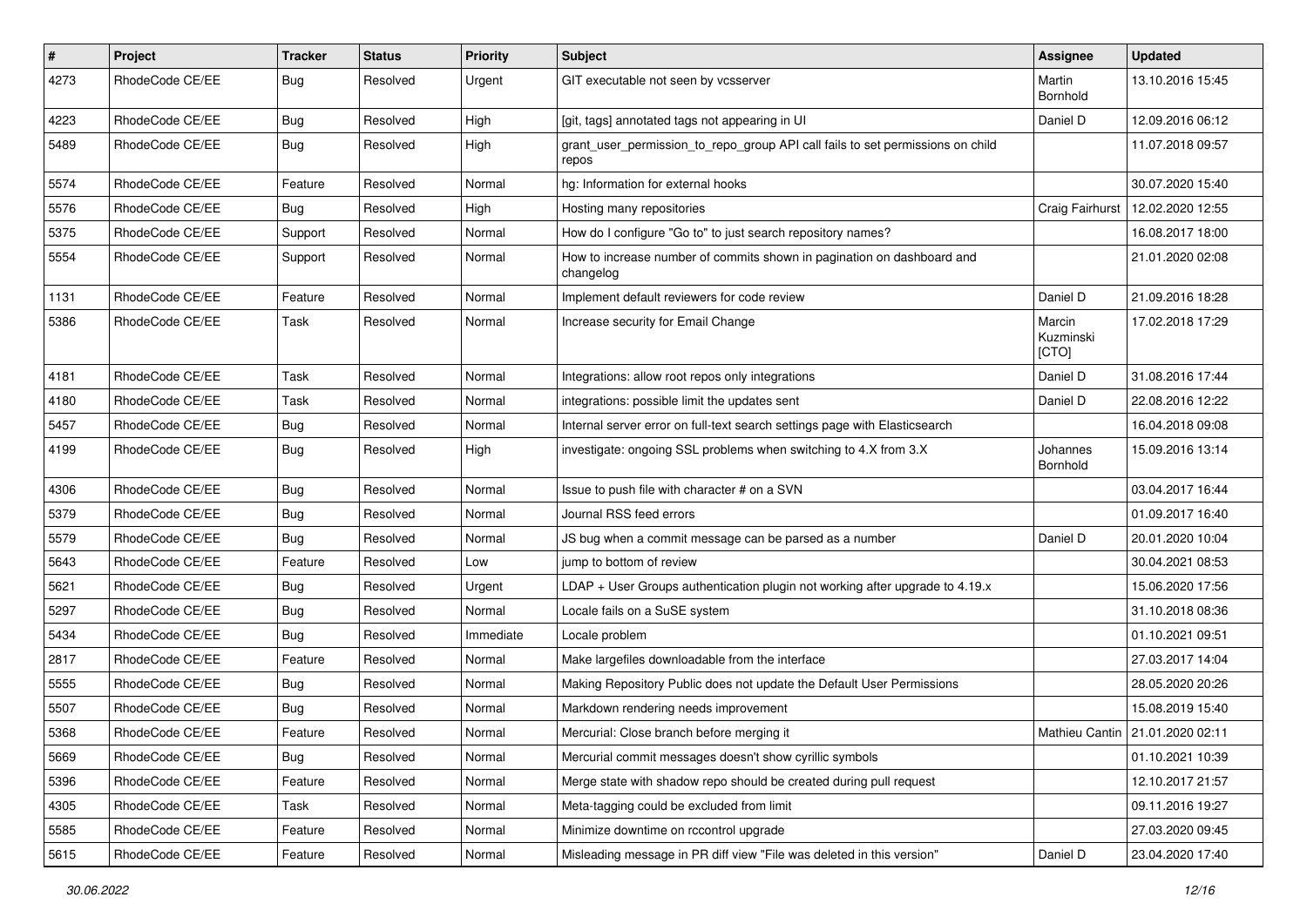| $\sharp$ | Project         | <b>Tracker</b> | <b>Status</b> | <b>Priority</b> | Subject                                                                                                                              | Assignee                     | <b>Updated</b>   |
|----------|-----------------|----------------|---------------|-----------------|--------------------------------------------------------------------------------------------------------------------------------------|------------------------------|------------------|
| 5221     | RhodeCode CE/EE | Task           | Resolved      | Normal          | Missing comment type in emails                                                                                                       |                              | 19.02.2017 21:46 |
| 4244     | RhodeCode CE/EE | Support        | Resolved      | Normal          | mod_dav_svn template error when using auth_realm with spaces in it                                                                   | Martin<br>Bornhold           | 28.09.2016 12:07 |
| 5633     | RhodeCode CE/EE | Bug            | Resolved      | Normal          | Moderately large pull requests fail because inefficient use of reviewer_data_json<br>column in pull requests table                   |                              | 12.10.2020 23:13 |
| 4194     | RhodeCode CE/EE | Task           | Resolved      | Normal          | move svn http backend out of labs into a real VCS settings                                                                           | Lisa Quatmann                | 14.09.2016 23:16 |
| 5655     | RhodeCode CE/EE | <b>Bug</b>     | Resolved      | Normal          | New public gist's id is always auto generated                                                                                        |                              | 01.07.2021 12:06 |
| 2264     | RhodeCode CE/EE | <b>Bug</b>     | Resolved      | Normal          | New user password change doesn't actually require a password change.                                                                 |                              | 12.08.2016 16:01 |
| 5164     | RhodeCode CE/EE | <b>Bug</b>     | Resolved      | Normal          | non-web calls are leaking session objects                                                                                            |                              | 13.01.2017 01:30 |
| 5505     | RhodeCode CE/EE | <b>Bug</b>     | Resolved      | Normal          | Notification emails from RhodeCode is garbled in Outlook 2016 web client                                                             |                              | 07.12.2018 09:49 |
| 5203     | RhodeCode CE/EE | Task           | Resolved      | Normal          | optimise large repos speed                                                                                                           |                              | 08.09.2017 16:10 |
| 4153     | RhodeCode CE/EE | Task           | Resolved      | Normal          | Optimize readme fetching by changing the system of readme detection                                                                  | Johannes<br>Bornhold         | 09.09.2016 10:17 |
| 4151     | RhodeCode CE/EE | Task           | Resolved      | Normal          | [packaging] Subversion to current 1.9.X                                                                                              |                              | 09.09.2016 10:18 |
| 5150     | RhodeCode CE/EE | Task           | Resolved      | Normal          | Password reset promts in my account should be hidden in accounts that are not of<br>type rhodecode                                   | Marcin<br>Kuzminski<br>[CTO] | 02.01.2017 16:34 |
| 4202     | RhodeCode CE/EE | Task           | Resolved      | Normal          | Polish the 503.html page                                                                                                             | Daniel D                     | 30.08.2016 23:54 |
| 5337     | RhodeCode CE/EE | Bug            | Resolved      | Normal          | Possible memory leak after few Git Pull Requests                                                                                     |                              | 08.08.2017 13:08 |
| 5515     | RhodeCode CE/EE | <b>Bug</b>     | Resolved      | Normal          | PR default reviewer is incorrect                                                                                                     |                              | 28.02.2019 13:52 |
| 5561     | RhodeCode CE/EE | Bug            | Resolved      | Normal          | PR diff doesn't update when target changes                                                                                           |                              | 21.05.2020 11:53 |
| 5442     | RhodeCode CE/EE | Feature        | Resolved      | Low             | Preview of Jupyter notebooks                                                                                                         | Marcin<br>Kuzminski<br>[CTO] | 16.01.2019 16:33 |
| 5517     | RhodeCode CE/EE | <b>Bug</b>     | Resolved      | Urgent          | Problem with upgrading to Community-4.15                                                                                             |                              | 11.12.2018 06:32 |
| 5521     | RhodeCode CE/EE | <b>Bug</b>     | Resolved      | Normal          | Proxing SVN http requests does not work when using prefix for rhodecode.                                                             |                              | 28.02.2019 13:52 |
| 1055     | RhodeCode CE/EE | Feature        | Resolved      | Normal          | [pr, vcs] Expose the shadow repository of a pull request                                                                             | Martin<br>Bornhold           | 26.10.2016 10:33 |
| 5326     | RhodeCode CE/EE | Task           | Resolved      | Normal          | Public usergroup profile                                                                                                             | Bartłomiej<br>Wołyńczyk      | 22.02.2018 15:44 |
| 5272     | RhodeCode CE/EE | Feature        | Resolved      | Normal          | <b>Pull Request checklist</b>                                                                                                        |                              | 21.01.2020 02:09 |
| 5596     | RhodeCode CE/EE | Bug            | Resolved      | Normal          | Pull Request duplicated after description edit                                                                                       |                              | 14.04.2020 13:28 |
| 5651     | RhodeCode CE/EE | <b>Bug</b>     | Resolved      | Normal          | Pull requests can get stuck if the diff is too large (it was created by mistake but we<br>can't open it to delete it)                |                              | 30.04.2021 08:53 |
| 5652     | RhodeCode CE/EE | Bug            | Resolved      | Normal          | Pull Requests: when title and descriptions contains character [] {} and () index out of<br>bound when attempting to comment/approve. |                              | 30.04.2021 08:53 |
| 5642     | RhodeCode CE/EE | Feature        | Resolved      | Normal          | pull request version column in commit list                                                                                           |                              | 30.04.2021 08:53 |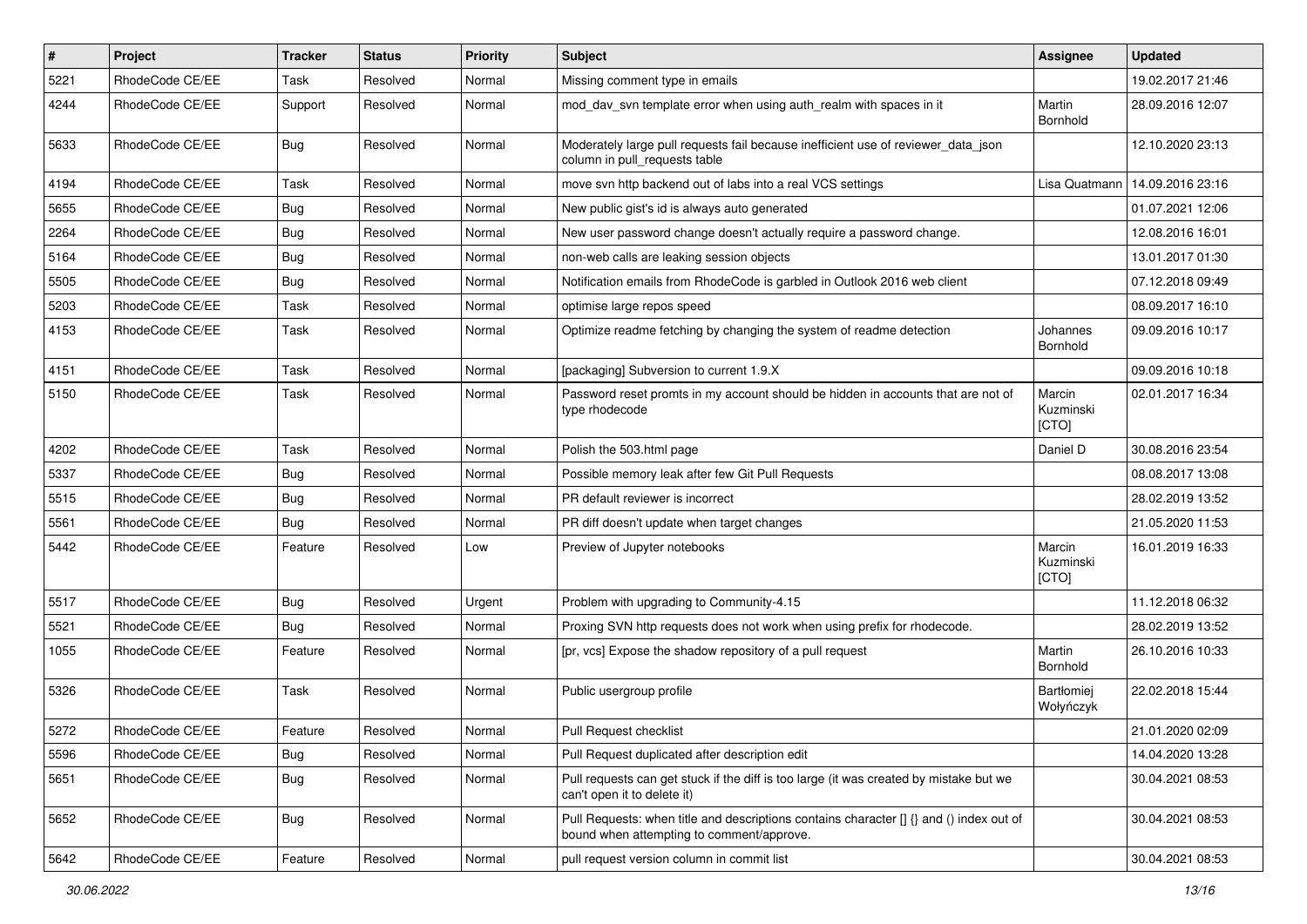| $\vert$ # | <b>Project</b>       | <b>Tracker</b> | <b>Status</b> | <b>Priority</b> | <b>Subject</b>                                                                             | Assignee                     | <b>Updated</b>   |
|-----------|----------------------|----------------|---------------|-----------------|--------------------------------------------------------------------------------------------|------------------------------|------------------|
| 5634      | RhodeCode CE/EE      | Bug            | Resolved      | Normal          | Quick Search Toolbar bugs out if pull request contains unicode double quote<br>character ' |                              | 12.10.2020 23:13 |
| 5583      | RhodeCode CE/EE      | Feature        | Resolved      | Normal          | rcextensions hook for pull request comment                                                 |                              | 23.04.2020 13:42 |
| 4169      | RhodeCode CE/EE      | Task           | Resolved      | Normal          | re-architecture celery support                                                             |                              | 17.11.2017 19:21 |
| 4279      | RhodeCode CE/EE      | Bug            | Resolved      | Normal          | re-captcha validation is broken                                                            | Martin<br>Bornhold           | 26.10.2016 22:27 |
| 4081      | RhodeCode CE/EE      | Support        | Resolved      | Normal          | Receiving server 500 error when trying to clone repo from windows client using<br>eclipse  |                              | 12.07.2016 14:30 |
| 5571      | RhodeCode CE/EE      | <b>Bug</b>     | Resolved      | Normal          | redmine does not work with firefox any more                                                |                              | 25.10.2019 12:38 |
| 4297      | RhodeCode CE/EE      | Task           | Resolved      | Normal          | redo the my-pull-requests page to use the datagrid                                         | Marcin<br>Kuzminski<br>[CTO] | 01.11.2016 09:31 |
| 5620      | RhodeCode CE/EE      | Bug            | Resolved      | Normal          | Regression of mail rendering in Thunderbird                                                |                              | 15.06.2020 16:45 |
| 5235      | RhodeCode CE/EE      | Task           | Resolved      | Normal          | relative image support                                                                     |                              | 10.03.2017 23:37 |
| 4108      | RhodeCode CE/EE      | Task           | Resolved      | Normal          | Release 4.2.2                                                                              |                              | 14.10.2016 13:08 |
| 4670      | RhodeCode CE/EE      | Task           | Resolved      | Normal          | Release 4.5.1                                                                              | Marcin<br>Kuzminski<br>[CTO] | 06.12.2016 21:13 |
| 4678      | RhodeCode CE/EE      | Task           | Resolved      | Normal          | Release 4.5.2                                                                              |                              | 19.12.2016 17:32 |
| 5207      | RhodeCode CE/EE      | Task           | Resolved      | Low             | Release 4.6.1                                                                              |                              | 13.02.2017 18:04 |
| 5636      | RhodeCode CE/EE      | Bug            | Resolved      | High            | Remap and Rescan 500 Internal Server Error                                                 |                              | 30.04.2021 08:53 |
| 5635      | RhodeCode CE/EE      | Feature        | Resolved      | Normal          | Remember column sorted by of the "Pull Requests You Participate In" table                  |                              | 30.11.2020 22:30 |
| 5198      | RhodeCode CE/EE      | Task           | Resolved      | Normal          | remove pyro4 from enterprise                                                               |                              | 07.02.2017 19:28 |
| 5380      | RhodeCode CE/EE      | Bug            | Resolved      | Normal          | repo commits pageintion error                                                              |                              | 06.09.2017 19:16 |
| 3991      | RhodeCode Appenlight | Bug            | Resolved      | Normal          | report logs need upper margin                                                              |                              | 21.06.2016 18:55 |
| 5433      | RhodeCode CE/EE      | <b>Bug</b>     | Resolved      | High            | RhodeCode Community 4.11 doesn't handle HG largefiles extension                            |                              | 01.02.2018 20:08 |
| 4178      | RhodeCode CE/EE      | Bug            | Resolved      | Normal          | RhodeCode EE OVA VM wont run on a ESX 6.0 host                                             | Marcin<br>Kuzminski<br>[CTO] | 15.09.2016 13:25 |
| 5202      | RhodeCode CE/EE      | Task           | Resolved      | Normal          | run git gc and git repack on GIT repos when we have a scheduler via celery in<br>pyramid   |                              | 04.12.2017 20:49 |
| 5604      | RhodeCode CE/EE      | <b>Bug</b>     | Resolved      | High            | Search error on second result page                                                         | Daniel D                     | 30.03.2020 16:01 |
| 4304      | RhodeCode CE/EE      | Bug            | Resolved      | High            | Search: Internal Server Error                                                              |                              | 26.11.2016 16:26 |
| 5391      | RhodeCode CE/EE      | Task           | Resolved      | High            | Secure Email change                                                                        |                              | 17.04.2018 21:50 |
| 5619      | RhodeCode CE/EE      | <b>Bug</b>     | Resolved      | Normal          | Setting Landing Commit to SVN Trunk results in Files tab hitting a 404                     |                              | 04.06.2020 23:51 |
| 5614      | RhodeCode CE/EE      | Feature        | Resolved      | Normal          | Show context function name in ha diffs                                                     |                              | 23.04.2020 13:43 |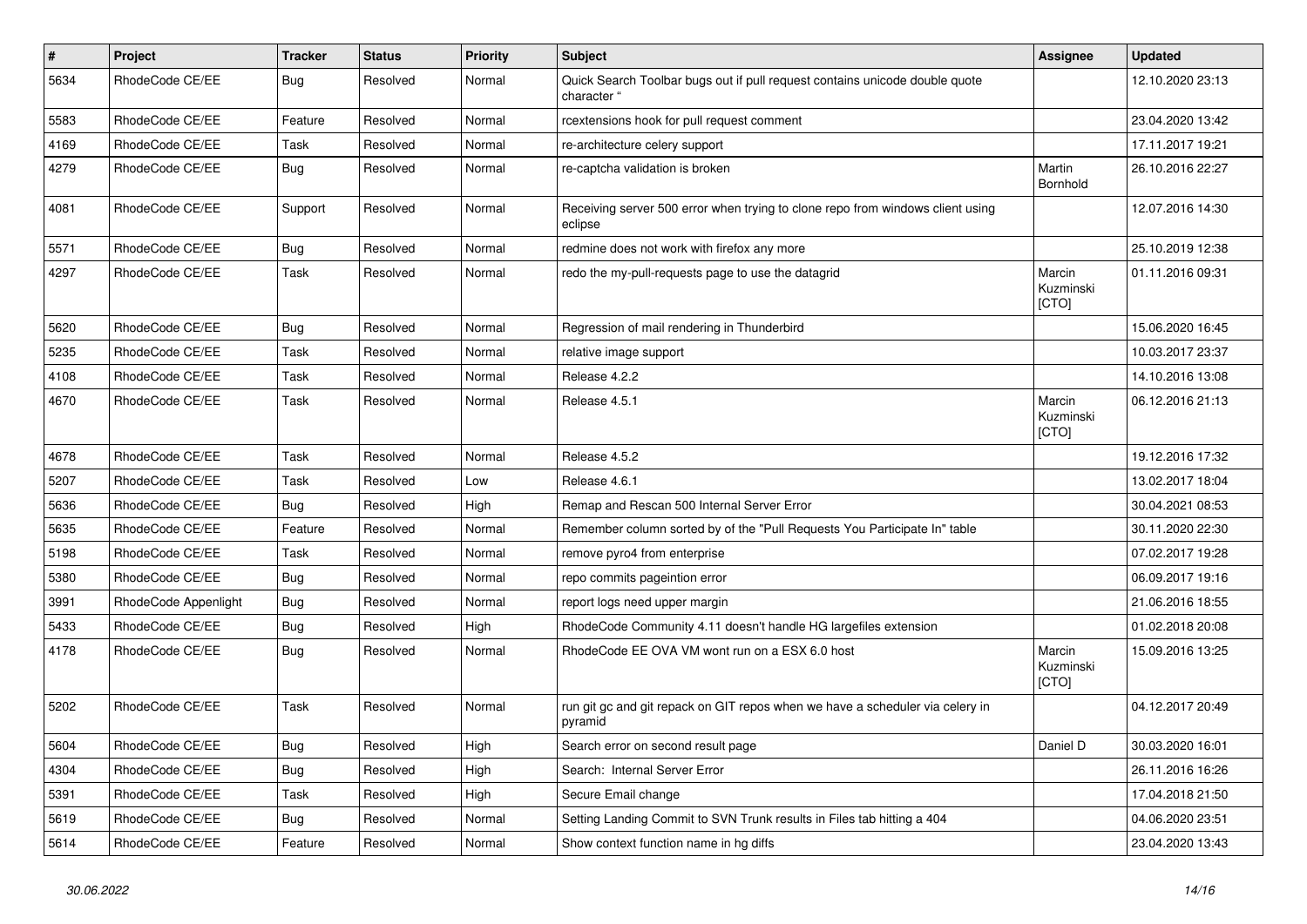| $\vert$ # | Project         | <b>Tracker</b> | <b>Status</b> | <b>Priority</b> | <b>Subject</b>                                                                                                                    | Assignee                     | <b>Updated</b>   |
|-----------|-----------------|----------------|---------------|-----------------|-----------------------------------------------------------------------------------------------------------------------------------|------------------------------|------------------|
| 5520      | RhodeCode CE/EE | Feature        | Resolved      | Normal          | Show the head commits shas when the merge is prevented due to multiple heads                                                      |                              | 28.02.2019 13:52 |
| 4233      | RhodeCode CE/EE | Bug            | Resolved      | High            | slack, git push problem                                                                                                           | Daniel D                     | 26.09.2016 11:56 |
| 4676      | RhodeCode CE/EE | Bug            | Resolved      | Normal          | Some admin passwords can make installation fail                                                                                   |                              | 16.12.2016 16:16 |
| 5343      | RhodeCode CE/EE | Task           | Resolved      | Normal          | SSH key management and SSH support                                                                                                |                              | 18.08.2017 23:50 |
| 5569      | RhodeCode CE/EE | Bug            | Resolved      | Normal          | SshWrapper error                                                                                                                  |                              | 21.01.2020 02:02 |
| 4207      | RhodeCode CE/EE | Feature        | Resolved      | Normal          | Support for obsolescence markers in changelog UI                                                                                  |                              | 19.05.2017 16:14 |
| 4235      | RhodeCode CE/EE | Task           | Resolved      | High            | Support GIT LFS server                                                                                                            |                              | 23.03.2017 17:24 |
| 5599      | RhodeCode CE/EE | Bug            | Resolved      | Normal          | SVN navigation to trunk fails                                                                                                     | Daniel D                     | 04.04.2020 11:21 |
| 5395      | RhodeCode CE/EE | Support        | Resolved      | Normal          | Svn protocols and performance                                                                                                     |                              | 04.04.2019 18:08 |
| 4089      | RhodeCode CE/EE | <b>Bug</b>     | Resolved      | Normal          | svn repository does not exist                                                                                                     |                              | 12.06.2018 12:29 |
| 5606      | RhodeCode CE/EE | <b>Bug</b>     | Resolved      | High            | SVN + ssh subdirectory failure                                                                                                    | Daniel D                     | 09.04.2020 03:29 |
| 5608      | RhodeCode CE/EE | Bug            | Resolved      | High            | svn+ssh user set incorrectly                                                                                                      | Daniel D                     | 31.03.2020 18:21 |
| 3357      | RhodeCode CE/EE | <b>Bug</b>     | Resolved      | Normal          | switch to sometimes fails to load files metadata                                                                                  |                              | 30.03.2016 10:56 |
| 4276      | RhodeCode CE/EE | Bug            | Resolved      | Normal          | System info page uses mercurial/git versions from RhodeCode instead of VCSServer                                                  | Marcin<br>Kuzminski<br>[CTO] | 14.11.2016 21:19 |
| 5277      | RhodeCode CE/EE | Bug            | Resolved      | Normal          | table id=user list table - Ajax error                                                                                             |                              | 13.04.2017 01:04 |
| 4090      | RhodeCode CE/EE | <b>Bug</b>     | Resolved      | Normal          | test ticket                                                                                                                       |                              | 09.03.2021 20:39 |
| 3555      | RhodeCode CE/EE | Bug            | Resolved      | Normal          | Then disabled repo location change the panel should explicitly state that it's disabled                                           |                              | 25.04.2016 10:34 |
| 5436      | RhodeCode CE/EE | Bug            | Resolved      | High            | Unable To Open Pull Request in 4.11.2                                                                                             |                              | 14.02.2018 11:14 |
| 5408      | Documentation   | Task           | Resolved      | Low             | Upate nginx documentation for non standard SSL port                                                                               |                              | 12.07.2018 23:21 |
| 5622      | RhodeCode CE/EE | <b>Bug</b>     | Resolved      | High            | Upgrade from 4.18.3 to 4.19.3 broke all PRs                                                                                       |                              | 28.07.2020 16:44 |
| 5544      | RhodeCode CE/EE | Support        | Resolved      | Normal          | Use of authentication token with LDAP account results in account lockout when max<br>bad password attempts are configured in LDAP |                              | 27.02.2019 10:09 |
| 5523      | RhodeCode CE/EE | Bug            | Resolved      | High            | user from AD is asked to change his password when logs in.                                                                        | Thierry<br>Wynsdau           | 28.05.2020 20:28 |
| 5259      | RhodeCode CE/EE | <b>Bug</b>     | Resolved      | Normal          | user-journal storage changes                                                                                                      |                              | 12.04.2017 00:04 |
| 4003      | RhodeCode CE/EE | Task           | Resolved      | Normal          | User personal repository groups improvements                                                                                      |                              | 07.11.2016 16:12 |
| 4065      | RhodeCode CE/EE | Bug            | Resolved      | Normal          | [ux, login] 404 on login after comment attempt                                                                                    | Marcin<br>Kuzminski<br>[CTO] | 04.07.2016 00:40 |
| 5266      | RhodeCode CE/EE | Bug            | Resolved      | Normal          | Validate if changes in target branches get's propagated on Pull request updates                                                   |                              | 05.04.2017 18:10 |
| 4227      | RhodeCode CE/EE | Support        | Resolved      | Normal          | VBScript files detected as text/plain - no syntax highlighting                                                                    |                              | 14.09.2016 22:38 |
| 5522      | RhodeCode CE/EE | Bug            | Resolved      | Low             | vcsserver fails when url contains extra "/"                                                                                       |                              | 28.02.2019 13:52 |